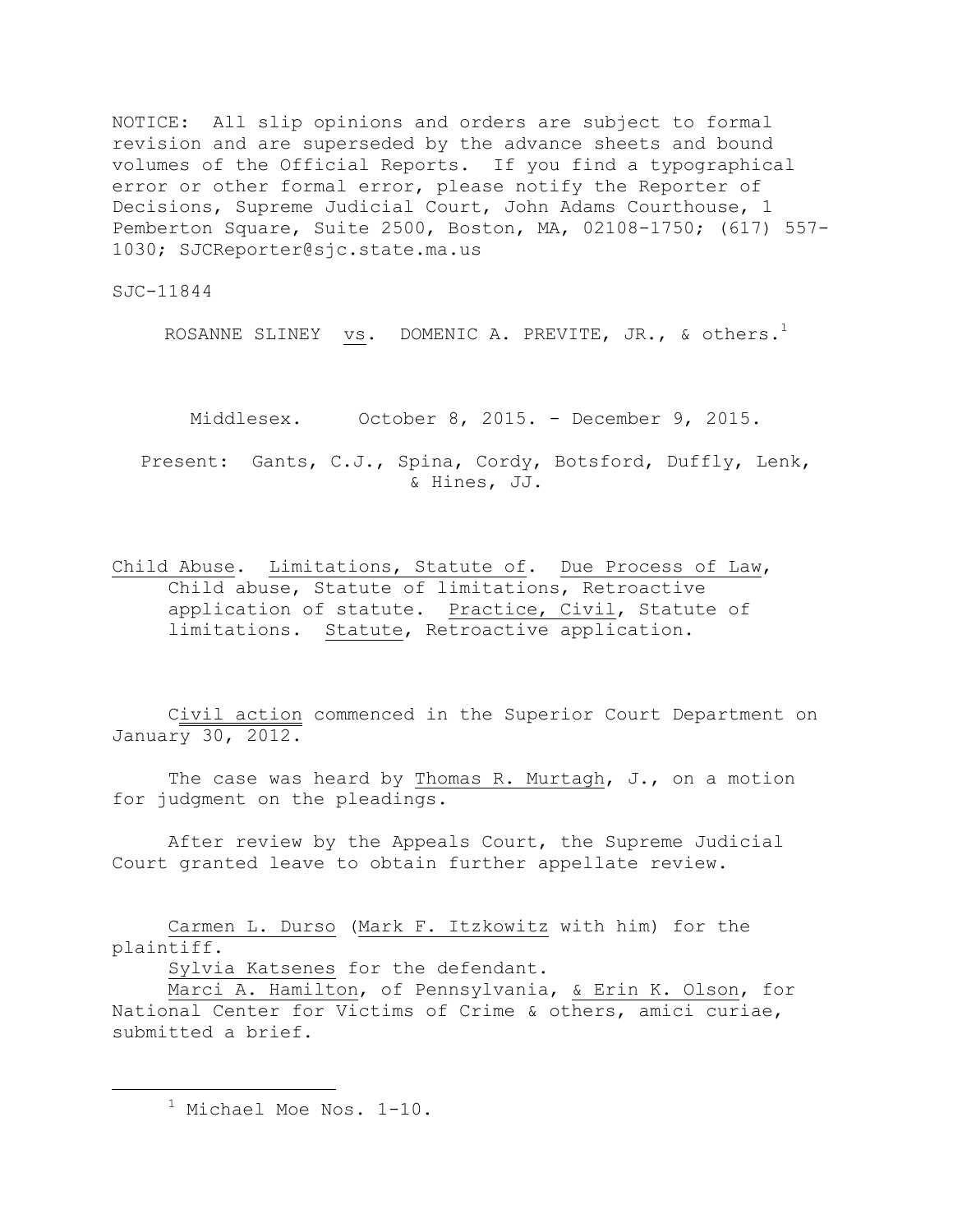BOTSFORD, J. Until June, 2014, civil actions alleging sexual abuse of a minor, which may be brought pursuant to G. L. c. 260, § 4C (§ 4C), were governed by a three-year statute of limitations. G. L. c. 260, § 4C, as amended through St. 2011, c. 178, § 19. Section 4C was amended effective June 26, 2014, to extend the limitations period from three years to thirty-five years; the amending act contained a retroactivity provision, and an emergency preamble. St. 2014, c. 145, §§ 5, 8. The plaintiff, Rosanne Sliney, filed an action in 2012 alleging that her uncle, the defendant Domenic A. Previte, Jr., had sexually abused her between 1968 and 1977, when she was a child. Judgment entered in the Superior Court in June, 2012, dismissing the complaint on statute of limitations grounds. We consider here two questions: whether, in the circumstances presented, § 4C's extended statute of limitations applies to the plaintiff's case, and, if so, whether the retroactive application is constitutional. We answer both questions yes and, as a consequence, vacate the Superior Court judgment.<sup>2</sup>

Background. 1. Factual background. In the Superior Court, this case was decided on Previte's motion for judgment on the pleadings. See Mass. R. Civ. P. 12 (c), 365 Mass. 754

 $2$  We acknowledge the amicus brief submitted by the National Center for Victims of Crime, Massachusetts Citizens for Children, BishopAccountability.org, Survivors Network of those Abused by Priests, Child Justice, Foundation to Abolish Child Sex Abuse, Horace Mann Action Coalition, and MaleSurvivor.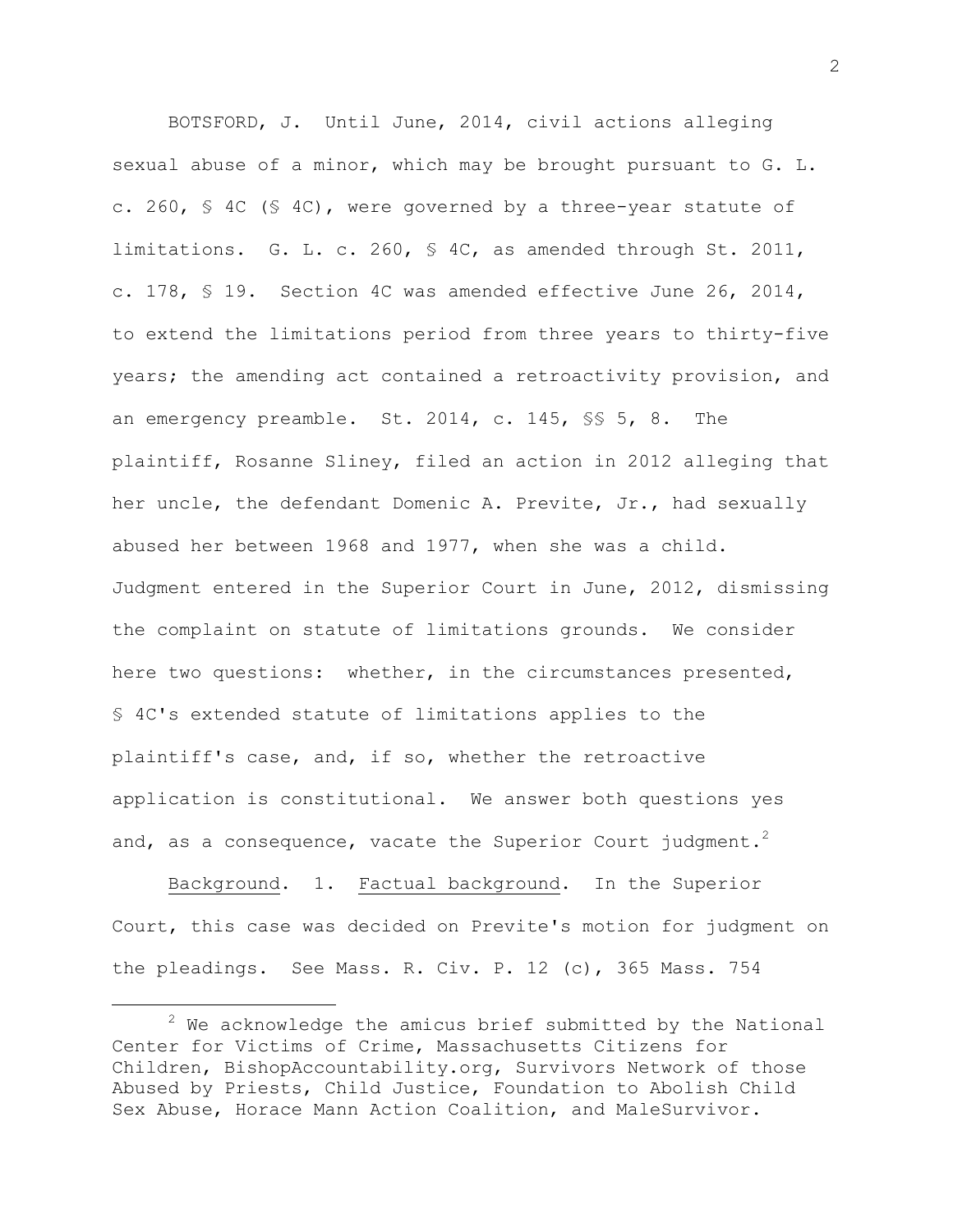(1974). We recite here the facts alleged in Sliney's complaint and for purposes of this appeal we assume the facts to be true. Jarosz v. Palmer, 436 Mass. 526, 529-530 (2002) (motion for judgment on pleadings filed by defendant is essentially motion to dismiss). From the time she was five years old in 1968 until she was fourteen years old in 1977, Sliney was sexually abused many times by Previte, her uncle. She required psychiatric treatment to deal with issues related to the abuse, and was hospitalized on numerous occasions for the same reason, beginning when she was approximately twenty-four years old.

Sliney began to recall some of the abuse by Previte beginning in 1988, and confided in her relatives. Thereafter, Previte wrote a letter of apology to Sliney and asked for her forgiveness. Sliney was under family pressure to forgive Previte, and in March of 1991, Sliney was coerced into signing a document that purportedly released Previte from all claims in exchange for a payment of \$26,500; Sliney's mental state was such at the time that she did not understand the nature of this document. Thereafter, she continued to require mental health hospitalizations. At some point in 2011, Sliney began to recall new, different memories that Previte, in addition to committing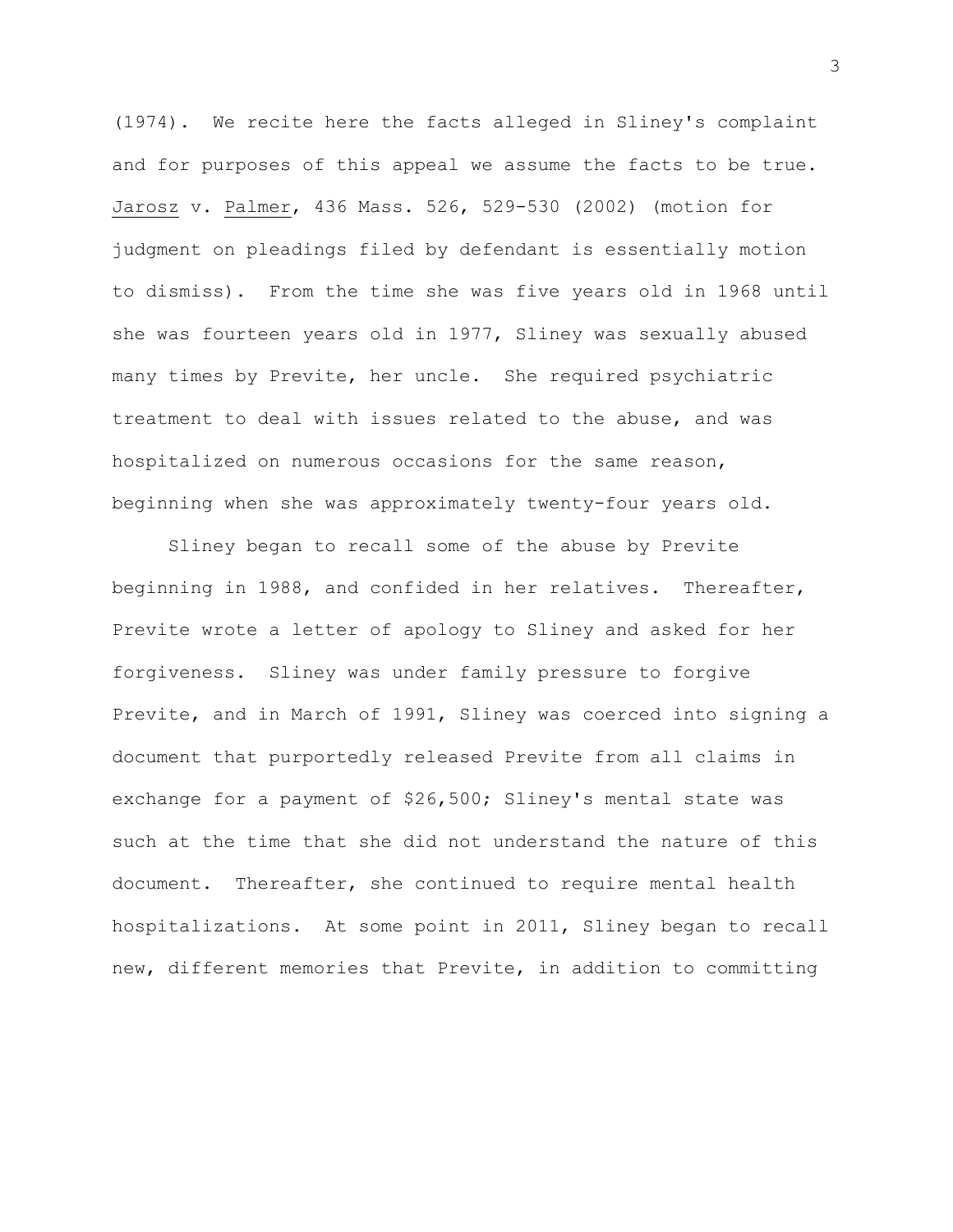acts of sexual abuse himself, had forced her to engage in sexual acts with other men who were unknown to her. $^3$ 

On January 30, 2012, Sliney filed this action in the Superior Court. The complaint named Previte and Michael Moe Nos.  $1-10^4$  as defendants and alleged the facts just summarized. Previte answered the complaint and filed a motion for judgment on the pleadings that sought dismissal of the complaint on the grounds that (1) the statute of limitations had already run before Sliney filed her complaint, and (2) the release executed by Sliney in 1991 foreclosed her from raising her claims against Previte. In response, Sliney argued in part that the abuse she suffered as a result of being forced by Previte to engage in sexual activities with other men was distinct from the acts of sexual abuse committed directly by Previte and she reasonably could not have discovered that abuse until 2011 -- i.e., within the limitations period of three years. She also contended that the release she signed was invalid. In June, 2012, a judge in the Superior Court allowed Previte's motion and entered judgment dismissing the complaint against him on the basis that the action was filed after the three-year statute of limitations

L,

<sup>&</sup>lt;sup>3</sup> The complaint does not specifically identify the time period in which Previte allegedly forced Sliney to engage in sexual activity with these other men.

 $4$  Michael Moe Nos. 1-10 are the men with whom Sliney alleges she was forced to engage in sexual activities by Previte.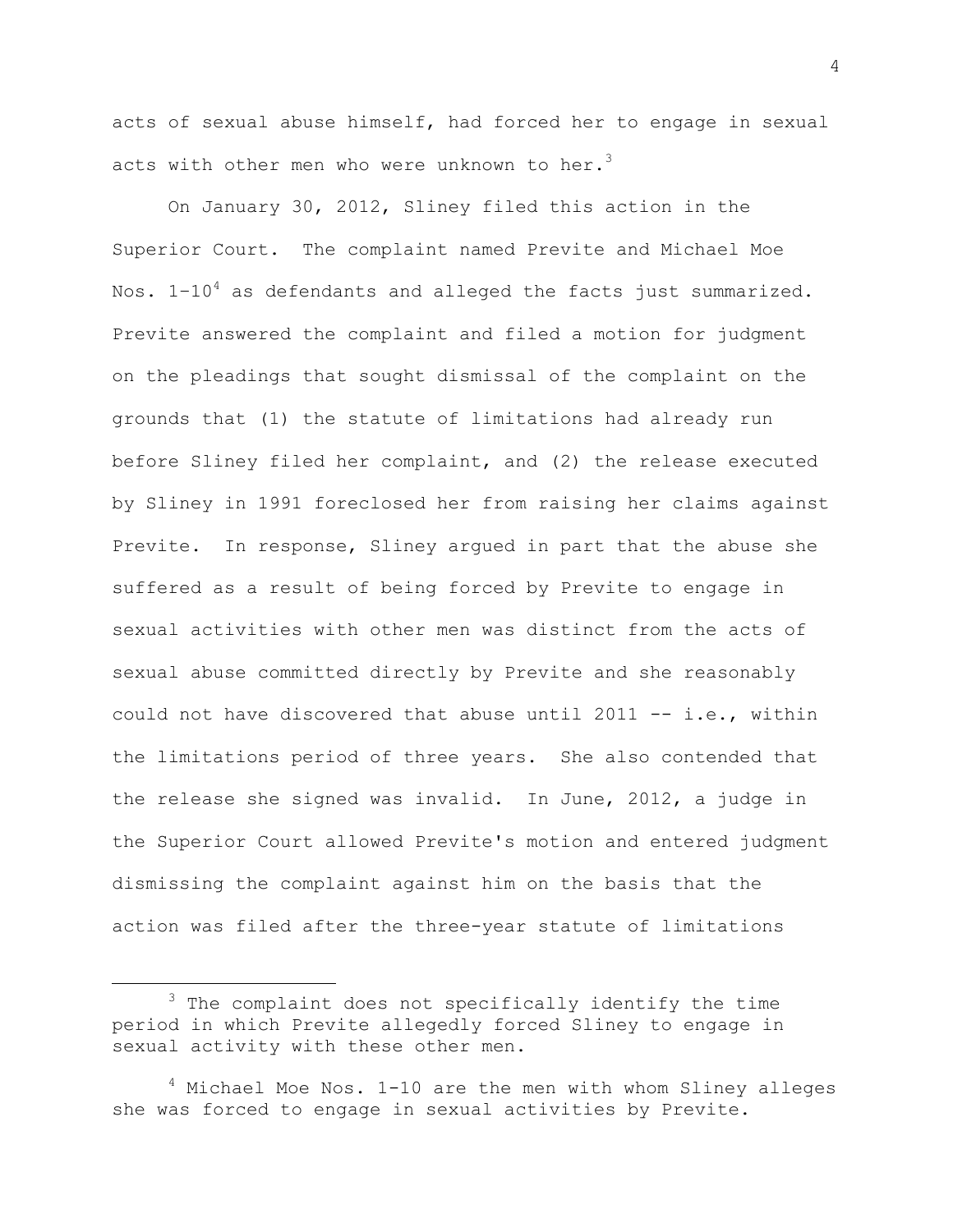that had been prescribed by  $\frac{1}{2}$  4C had expired.<sup>5</sup> The motion judge concluded that Sliney knew of the sexual abuse by Previte as of 1988, and the fact that she remembered additional incidents did not extend the limitations period beyond the three-year period ending in 1991. The motion judge did not address the validity of the release. Sliney filed a timely appeal in the Appeals Court, which, on December 31, 2013, affirmed the Superior Court judgment on statute of limitations grounds in a decision issued pursuant to its rule 1:28.

In January, 2014, Sliney filed a petition for rehearing in the Appeals Court and thereafter an application for further appellate review in this court. See Mass. R. A. P. 27, as amended, 410 Mass. 1602 (1991); Mass. R. A. P. 27.1, as amended, 441 Mass. 1601 (2004). On June 26, 2014, while the petition and application were still pending in the respective courts, the Legislature enacted St. 2014, c. 145 (act), enlarging the limitations period in § 4C for civil actions alleging sexual abuse of a minor from three years to thirty-five years. Section 8 of the act contains a retroactivity provision. St. 2014, c. 145, § 8. After the act's passage, Sliney filed a variety of motions in the Appeals Court, seeking relief based on the

<sup>5</sup> On July 10, 2012, an amended judgment entered that dismissed the complaint as to Michael Moe Nos. 1-10 as well as Previte.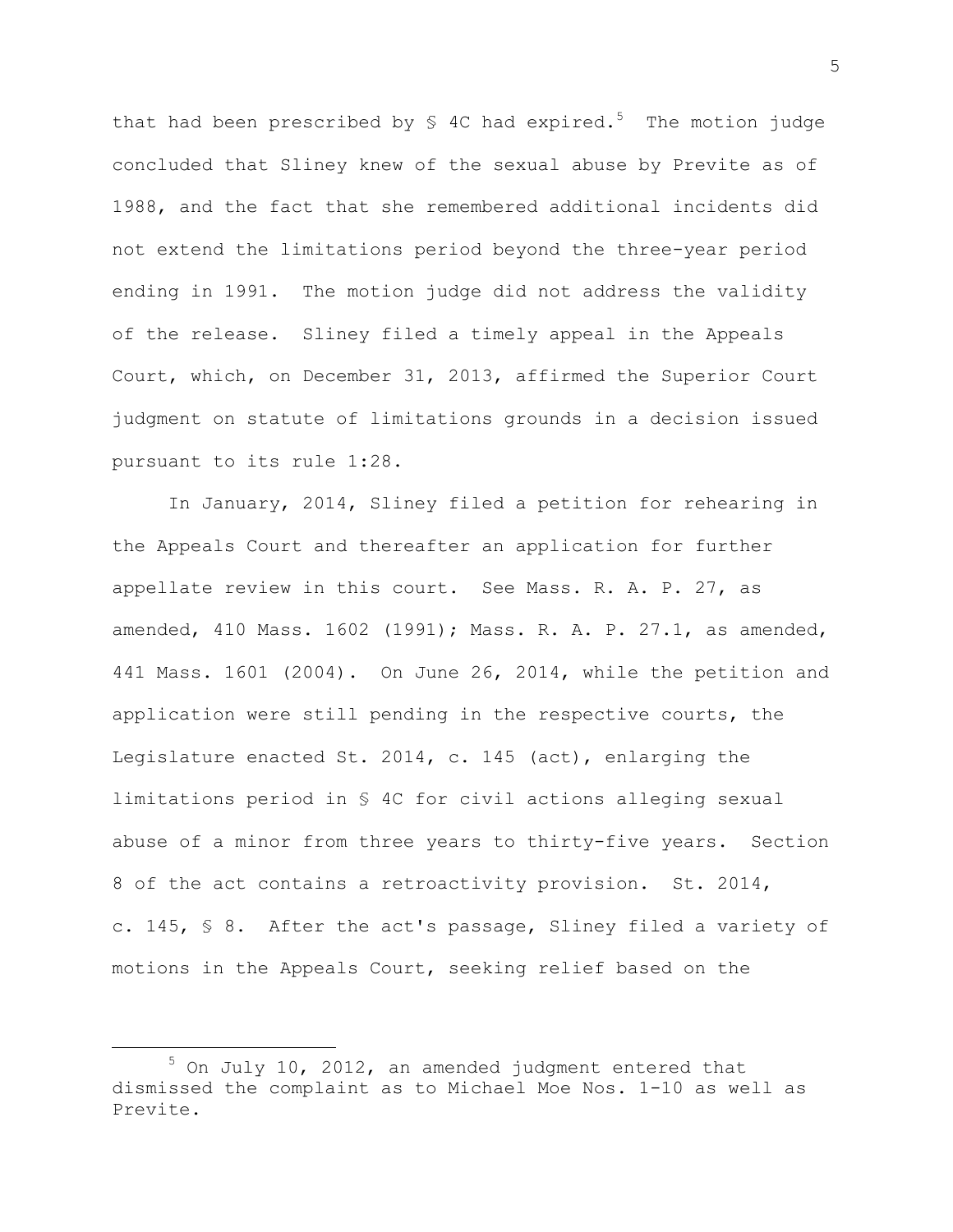provisions of the  $act.^6$  These motions were denied.<sup>7</sup> In August, 2014, Sliney filed in this court a second application for further appellate review. We allowed both of Sliney's applications.

2. Statutory Background. As originally enacted in 1993, § 4C provided that "[a]ctions for assault and battery alleging the defendant sexually abused a minor shall be commenced within three years of the acts alleged to have caused an injury or condition" or three years from when the victim reasonably discovered the injury was caused by the acts, although the time for a child to commence an action under the statute was tolled until the child turned eighteen. G. L. c. 260, § 4C, inserted by St. 1993, c. 307. The act substantially enlarged the

÷.

 $<sup>7</sup>$  In the Appeals Court, Sliney filed a motion to stay the</sup> appeal and for leave to file a motion for relief from judgment pursuant to Mass. R. Civ. P. 60 (b), 365 Mass. 828 (1974), in the Superior Court; a motion to reconsider; and a motion for full court review by the Appeals Court pursuant to G. L. c. 211A, § 11. Sliney also filed a motion in this court to stay the action on her application for further appellate review and for leave to file a motion for relief from judgment in the Superior Court, which was referred to a single justice, and ultimately denied.

 $6$  In Sliney's case, according to the facts alleged in the complaint, the abuse by Previte ended in 1977, and she filed her complaint in the Superior Court in January of 2012. Also according to the complaint, Sliney would have turned eighteen in 1981. Therefore, accepting the complaint's alleged facts as true, Sliney's allegations of abuse may fall within the amended statute of limitations in St. 2014, c. 145 (act); at least an issue is presented for the fact finder.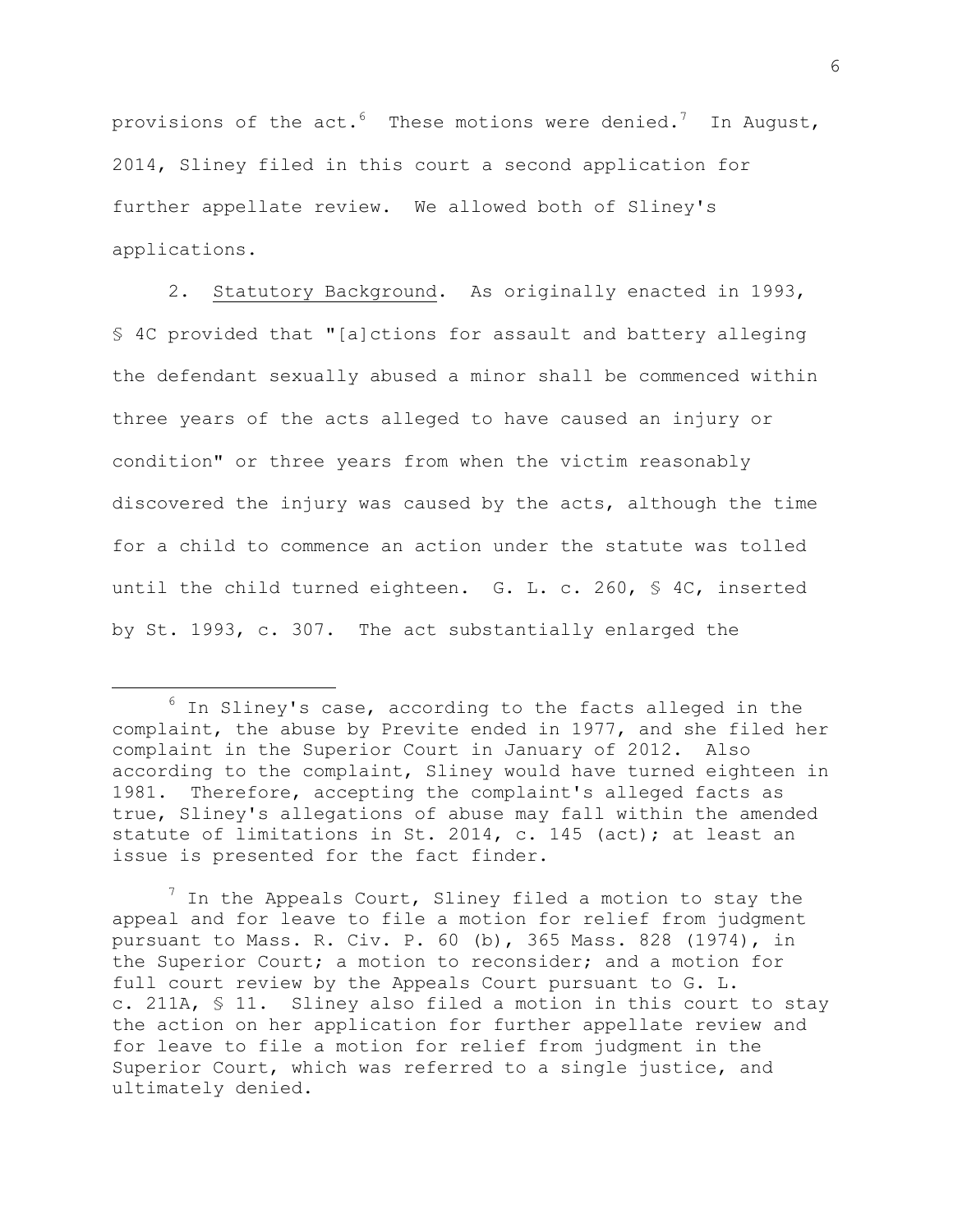limitations period, and also replaced the phrase "actions for assault and battery," with "actions of tort." $^8$  St. 2014, c. 145, § 4. As amended by the act, the first paragraph of § 4C provides:

"Actions of tort alleging the defendant sexually abused a minor shall be commenced within [thirty-five] years of the acts alleged to have caused an injury or condition or within [seven] years of the time the victim discovered or reasonably should have discovered that an emotional or psychological injury or condition was caused by said act, whichever period expires later; provided, however, that the time limit for commencement of an action under this section is tolled for a child until the child reaches eighteen years of age."<sup>9</sup>

G. L. c. 260, § 4C, as amended through St. 2014, c. 145, §§ 4-6. Section 8 of the act defines the act's retroactive effect. It provides in relevant part that the act's amendments to § 4C "shall apply regardless of when any such action or claim shall have accrued or been filed and regardless of whether it may have lapsed or otherwise be barred by time under the law of the

 $8$  The act was not the first time that G. L. c. 260, § 4C (§ 4C), was amended following its enactment in 1993. The Legislature amended § 4C in 2010 and 2011, but those amendments did not make any changes to the three-year limitation periods covering alleged acts of abuse and discovery of injury related to such acts. See St. 2010, c. 267, §§ 49–51; St. 2011, c. 178, § 19.

 $9$  The second paragraph of \$ 4C provides that for purposes of § 4C, "'sexual abuse' . . . mean[s] the commission of any act against a minor as set forth in" a number of criminal statutes that are listed at the end of the paragraph.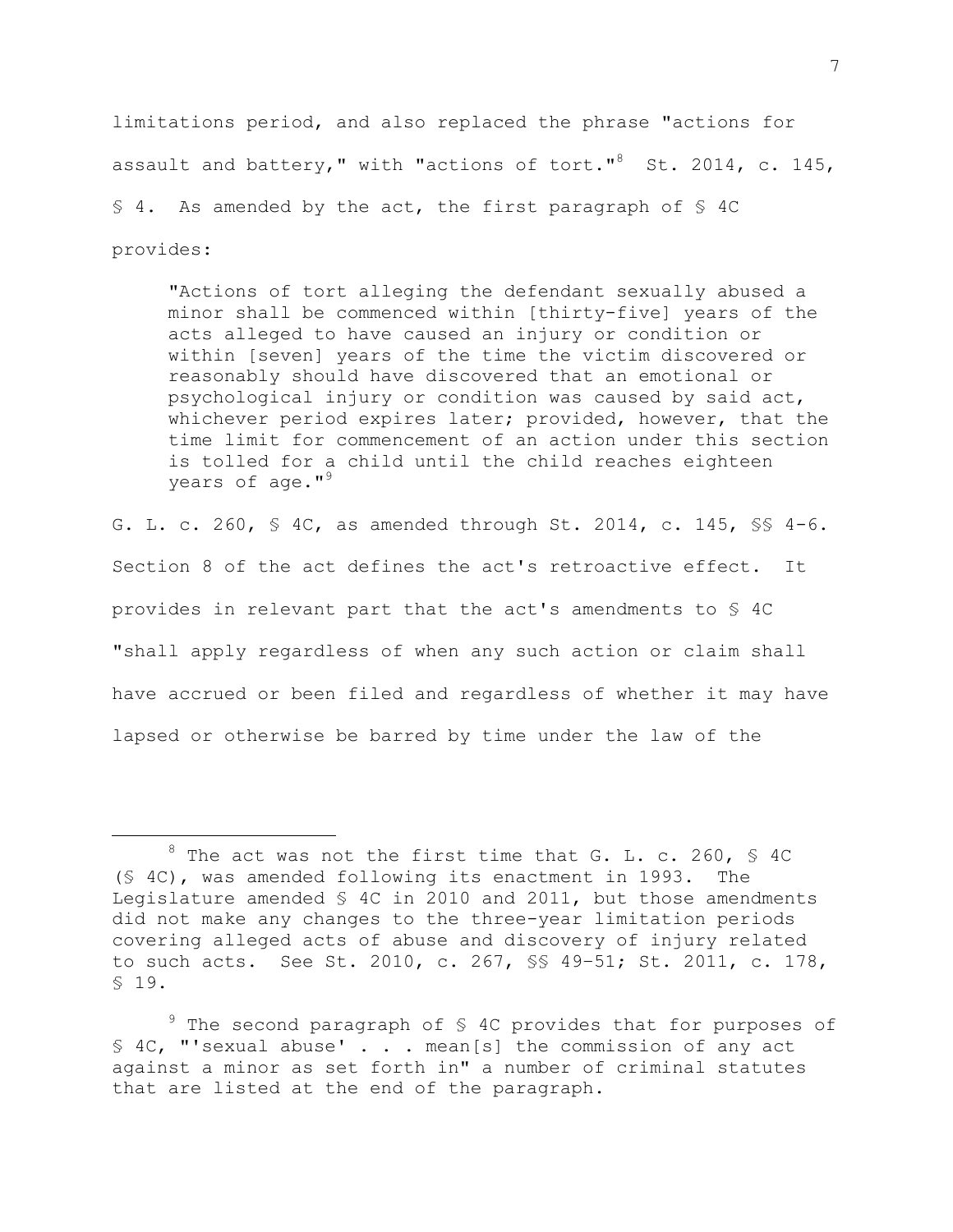commonwealth." $^{10}$  St. 2014, c. 145, § 8. The act also contains an emergency preamble that states, "Whereas, [t]he deferred operation of this act would tend to defeat its purpose, which is to increase forthwith the statute of limitations in civil child sexual abuse cases, therefore it is hereby declared to be an emergency law, necessary for the immediate preservation of the public safety." Accordingly, the act's enlargement of § 4C's statute of limitations was effective on the date of the act's approval, June 26, 2014.

Discussion. 1. Application of the act. Whether a statute applies to events occurring prior to the date on which the statute takes effect is in the first instance a question of legislative intent. Smith v. Massachusetts Bay Transp. Auth.,

÷.

"An action of tort alleging that the defendant negligently supervised a person who sexually abused a minor or that the defendant's conduct caused or contributed to the sexual abuse of a minor by another person shall be commenced within the later to expire of: (i) [thirty-five] years of the acts alleged to have caused an injury or condition to such minor; or (ii) [seven] years of the time the victim discovered or reasonably should have discovered that an emotional or psychological injury or condition was caused by such act; provided, however, that the time limit for commencement of such an action under this section shall be tolled for a child until the child reaches [eighteen] years of age."

There is no claim raised by either party in this case that  $\frac{1}{5}$  4C $\frac{1}{2}$ applies to any of the claims raised in Sliney's complaint. We do not consider in this opinion any question relating to § 4C½ or the retroactivity provisions in § 8 of the act that apply to § 4C½.

<sup>&</sup>lt;sup>10</sup> The act also enacted G. L. c. 260, § 4C<sup>1</sup>%, which provides: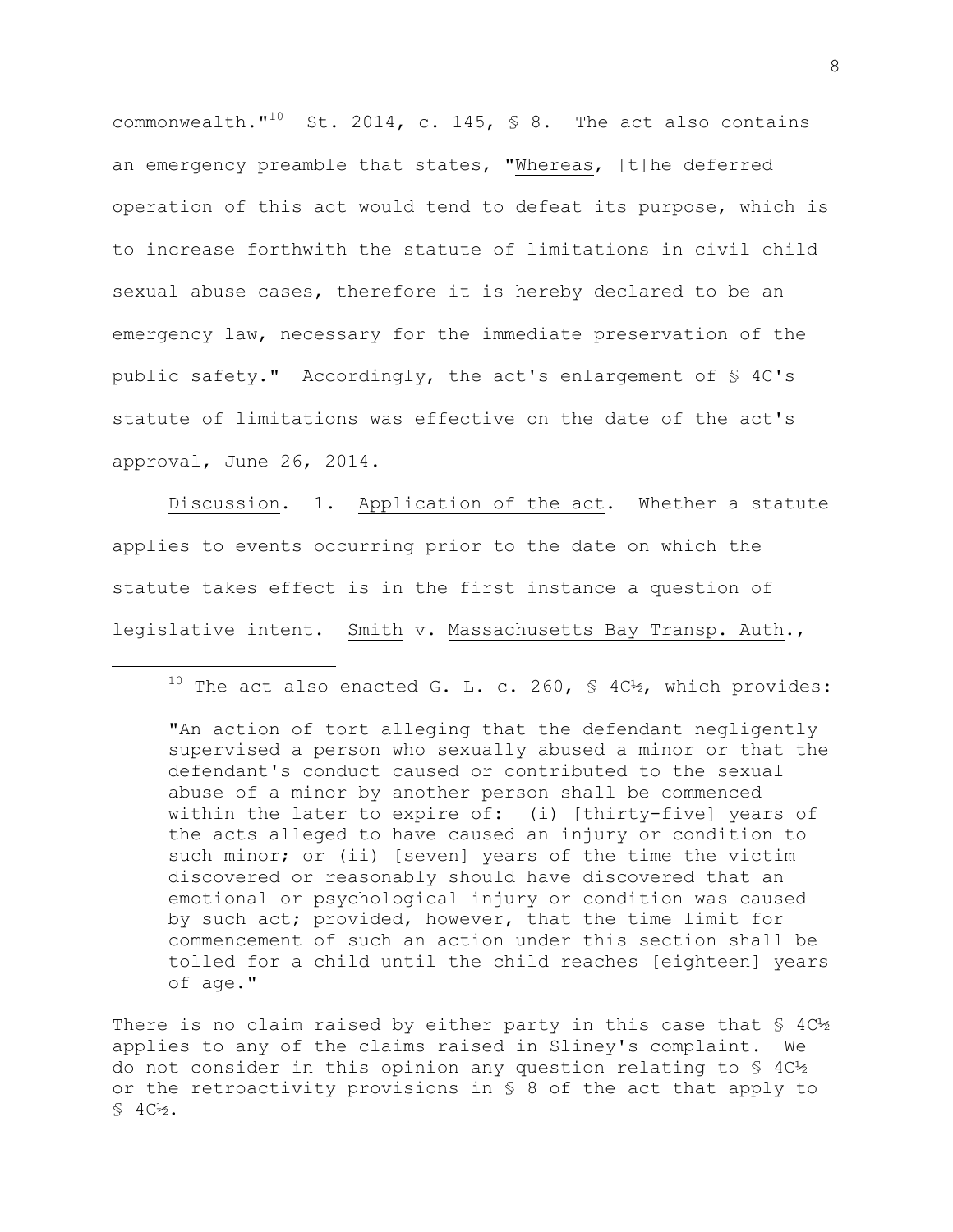462 Mass. 370, 372 (2012). If "the language of a statute is plain and unambiguous, it is conclusive as to legislative intent." Thurdin v. SEI Boston, LLC, 452 Mass. 436, 444 (2008). Where there is no express legislative directive, this court generally applies the rule of interpretation that statutes operate prospectively. See Federal Nat'l Mtge. Ass'n v. Nunez, 460 Mass. 511, 516 (2011) (Nunez), and cases cited. Nevertheless, a statute will be applied retroactively if "it appears by necessary implication from the words, context or objects of [the amendments] that the Legislature intended [them] to be retroactive in operation" and the retroactive intention is "unequivocally clear" (quotations omitted). Smith, supra at 376-377. See Nunez, supra. Here, we deal with a statute that regulates practice and procedure and affects remedies, but far more to the point, the Legislature has made its intention about retroactive operation both clear and unequivocal: § 8 of the act expressly states that the act's expansion of the limitation periods in § 4C is to apply "regardless of when any such action or claim [relating to sexual abuse of a child] shall have accrued or been filed and regardless of whether it may have lapsed or otherwise be barred by time" (emphasis added).

Previte does not dispute that the Legislature intended the act's new limitations period to apply retroactively, but argues that the act does not apply to this case for two reasons.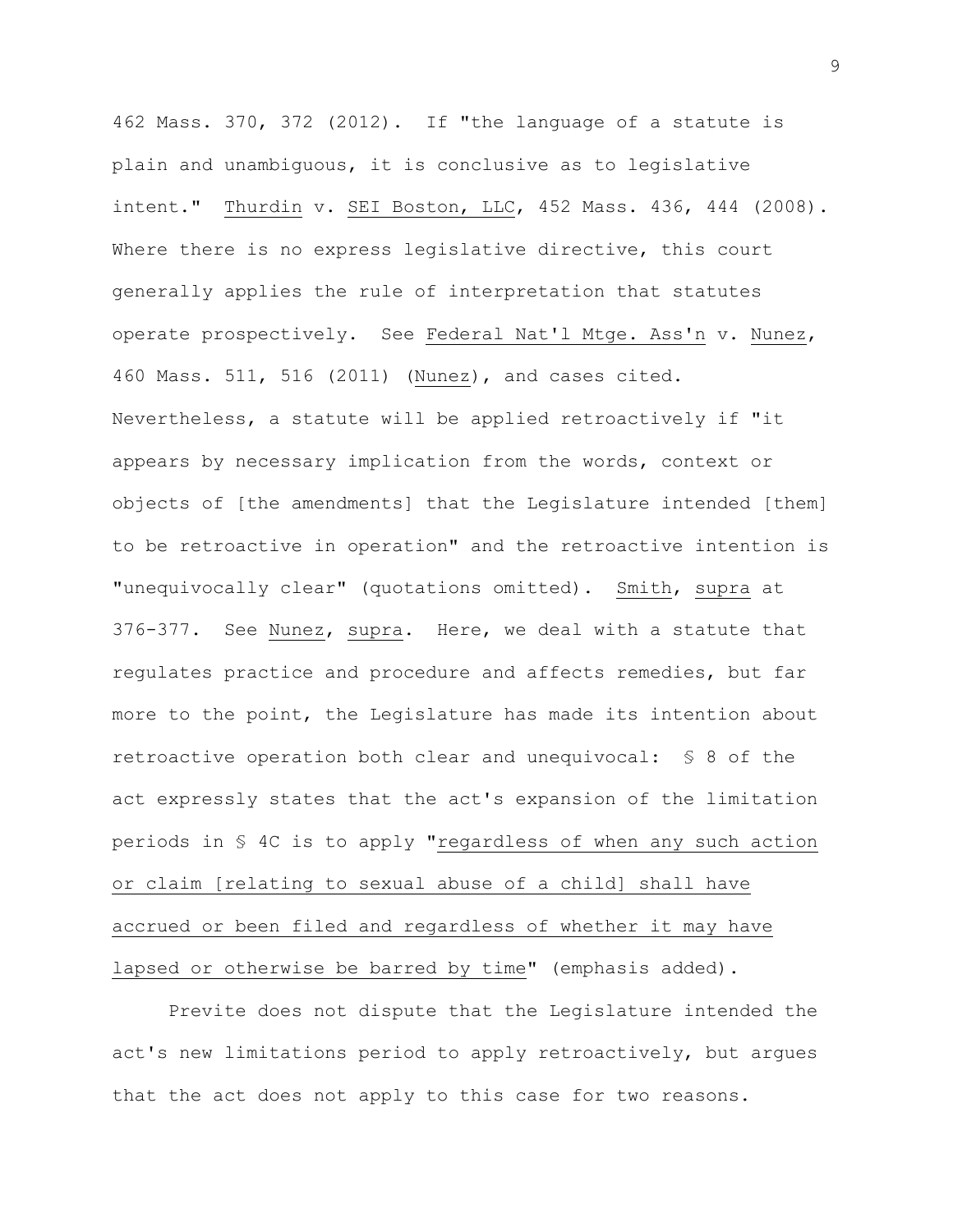First, he contends that even where a statutory amendment is procedural in nature -- as is the case with an alteration of a statutory limitations period, see generally Boston v. Keene Corp., 406 Mass. 301, 312 (1989) (Keene Corp.) –- the amendment applies only if the case has not yet gone beyond the procedural stage to which the amendment pertains. His second point is that, in any event, retroactive legislation does not apply to judgments that are final and, in this case, there was a final judgment.

Both of Previte's arguments fail. With respect to the first, this court has recognized the principle that "statutes regulating practice, procedure and evidence, in short, those relating to remedies and not affecting substantive rights . . . commonly are treated as operating retroactively, and as applying to pending actions or causes of action." Fontaine v. Ebtec Corp., 415 Mass. 309, 318 (1993), quoting City Council of Waltham v. Vinciullo, 364 Mass. 624, 626 (1974) (Vinciullo). In that context, as Previte states, we generally apply the interpretive rule that a statute will be construed to apply to a pending case only if the point in the proceedings to which the statute is relevant has not yet passed. See Vinciullo, supra at 628. See also Porter v. Clerk of the Superior Court, 368 Mass. 116, 118 (1975). However, that rule applies only where the Legislature has not expressly indicated whether the statute in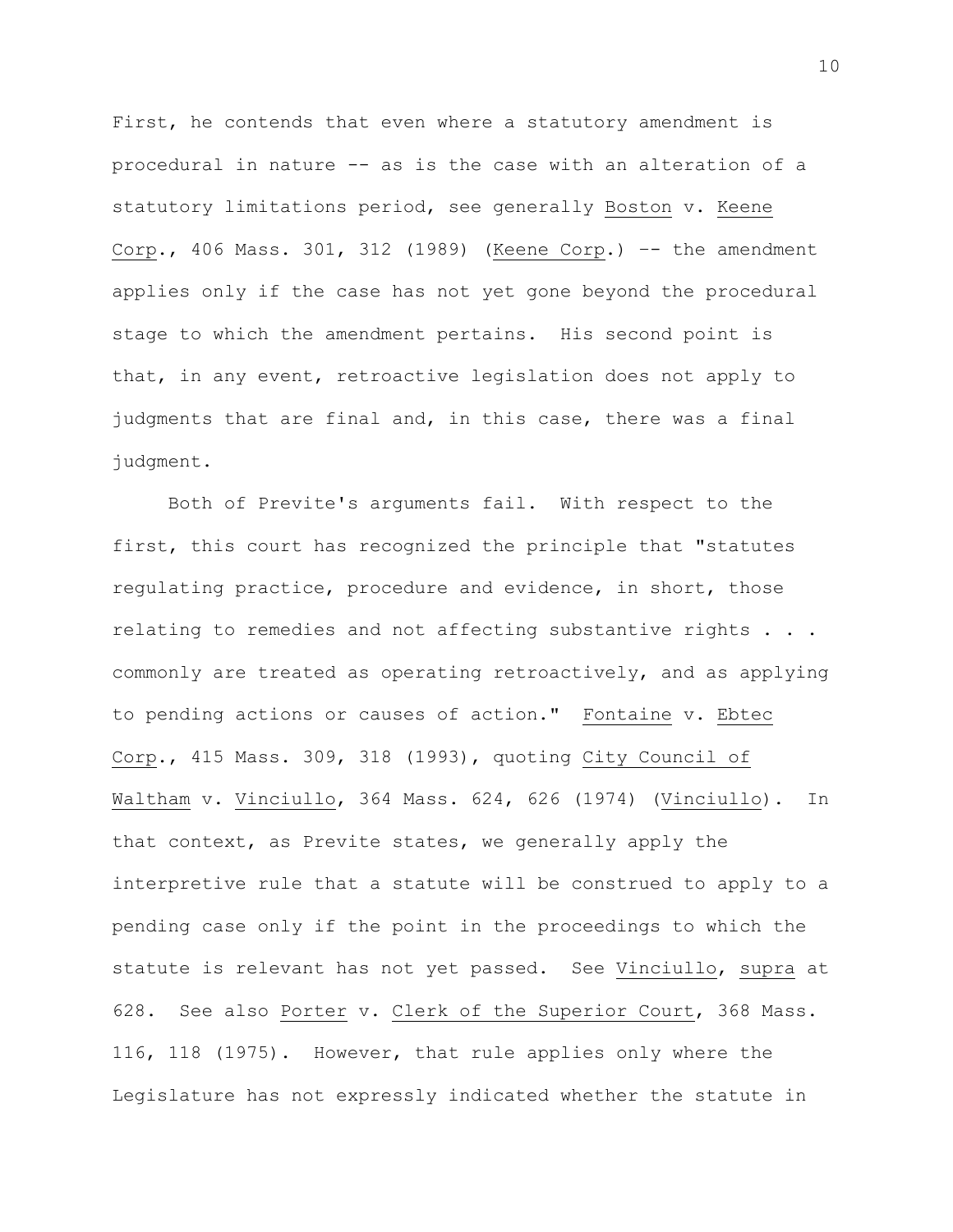question is to be applied retroactively. Our task is to interpret the Legislature's intention on this subject. See, e.g., Vinciullo, supra at 626-629. See also Leibovich v. Antonellis, 410 Mass. 568, 576 n.6 (1991). Where the Legislature has "expressly stated" that the statute should be applied retroactively, we follow the legislative directive. Id. at 576. That is the case here; the Legislature has specified in § 8 of the act that the expanded limitations period is to apply to cases "regardless of when any such action or claim shall have . . . been filed," rendering the point of the proceeding no longer relevant.

Previte's second argument is that the act cannot apply to this case because (1) at the time that judgment entered in the Superior Court and was affirmed thereafter by the Appeals Court, the applicable statute of limitations was three years; (2) both courts were correct in concluding that the three-year limitations period had already run when Sliney filed her complaint in 2012, given that the complaint alleges Sliney became aware of the abuse in 1988 when she was twenty-four; and (3) where the Superior Court judgment was correct based on the law in effect at the time it was entered -- especially where the correctness was confirmed by a decision of the Appeals Court - the Superior Court judgment was "final" and not subject to being

11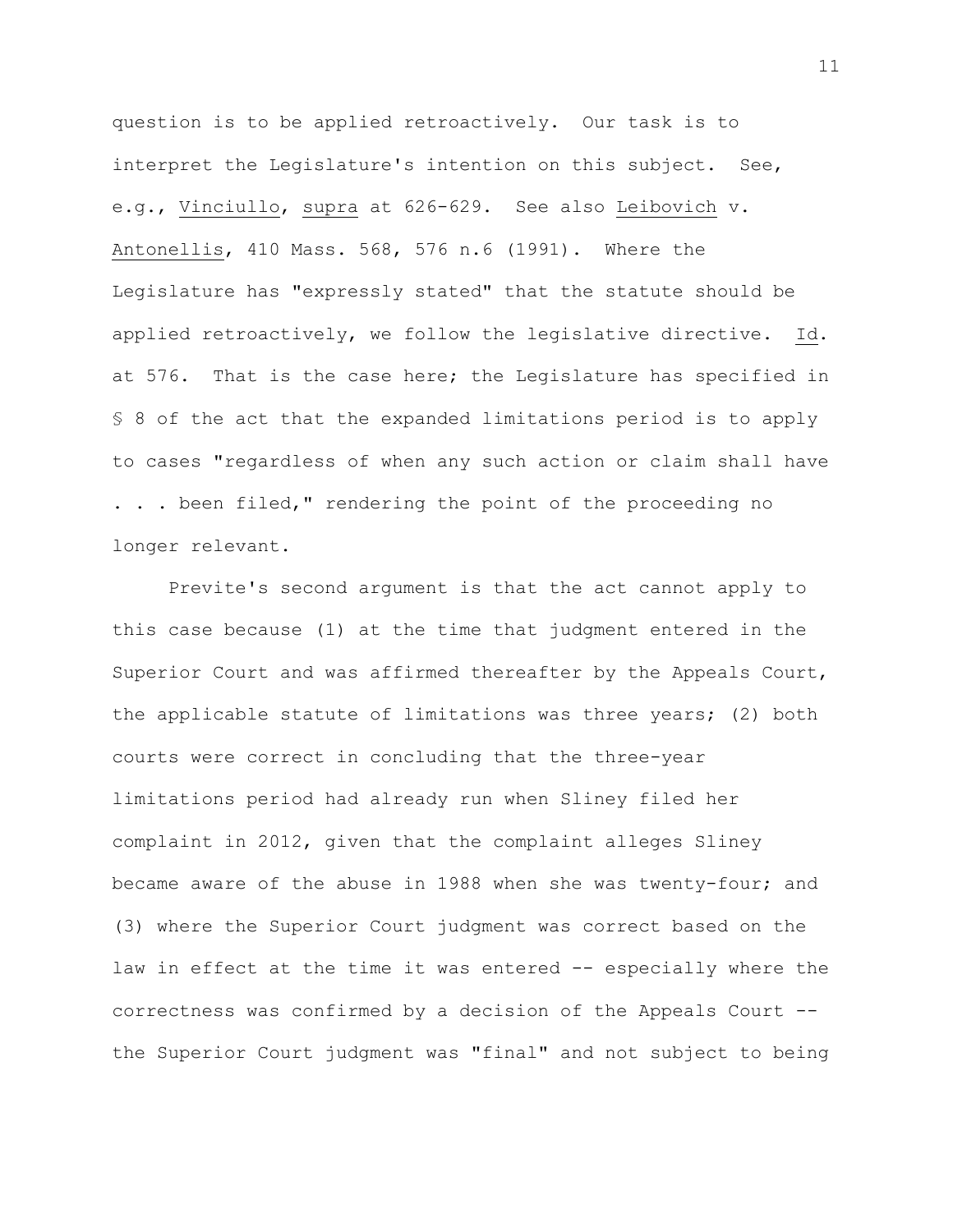altered based on a change in the law enacted thereafter.<sup>11</sup> For purposes of considering Previte's argument, we will assume without deciding that the act's enlargement of the statute of limitations could not be applied to a case on which final judgment has entered and in which all avenues of appeal had been exhausted or were no longer available. See Vinciullo, 364 Mass. at 627. But this assumption does not assist Previte here because even if the Superior Court judgment and affirmance by the Appeals Court were correct at the time they entered,  $12$ Sliney's timely filed petition for rehearing and first application for further appellate review were both pending on the act's effective date on June 26, 2014. Therefore, for the reasons we next explain, the judgment in Sliney's case was not "final" by the effective date.

A judgment is not final simply by virtue of the fact that judgment entered in the Superior Court, even when the judgment was legally correct, nor is it final when affirmed by the

 $11$  Previte has not cited any case or other authority, and we have found none, to support such an approach to finality, which appears to treat separately the individual stages of the appeals process and also to consider the substantive merits of the case.

 $12$  Sliney contests this point. As previously noted, she argues that her allegations of abuse at the hands of other men with whom Previte allegedly forced her to engage in sexual activities were distinct acts of abuse that she reasonably could not have discovered until 2011, and therefore the statute of limitations had not run when she filed the complaint in 2012. See Riley v. Presnell, 409 Mass. 239, 243-244, 246-247 (1991).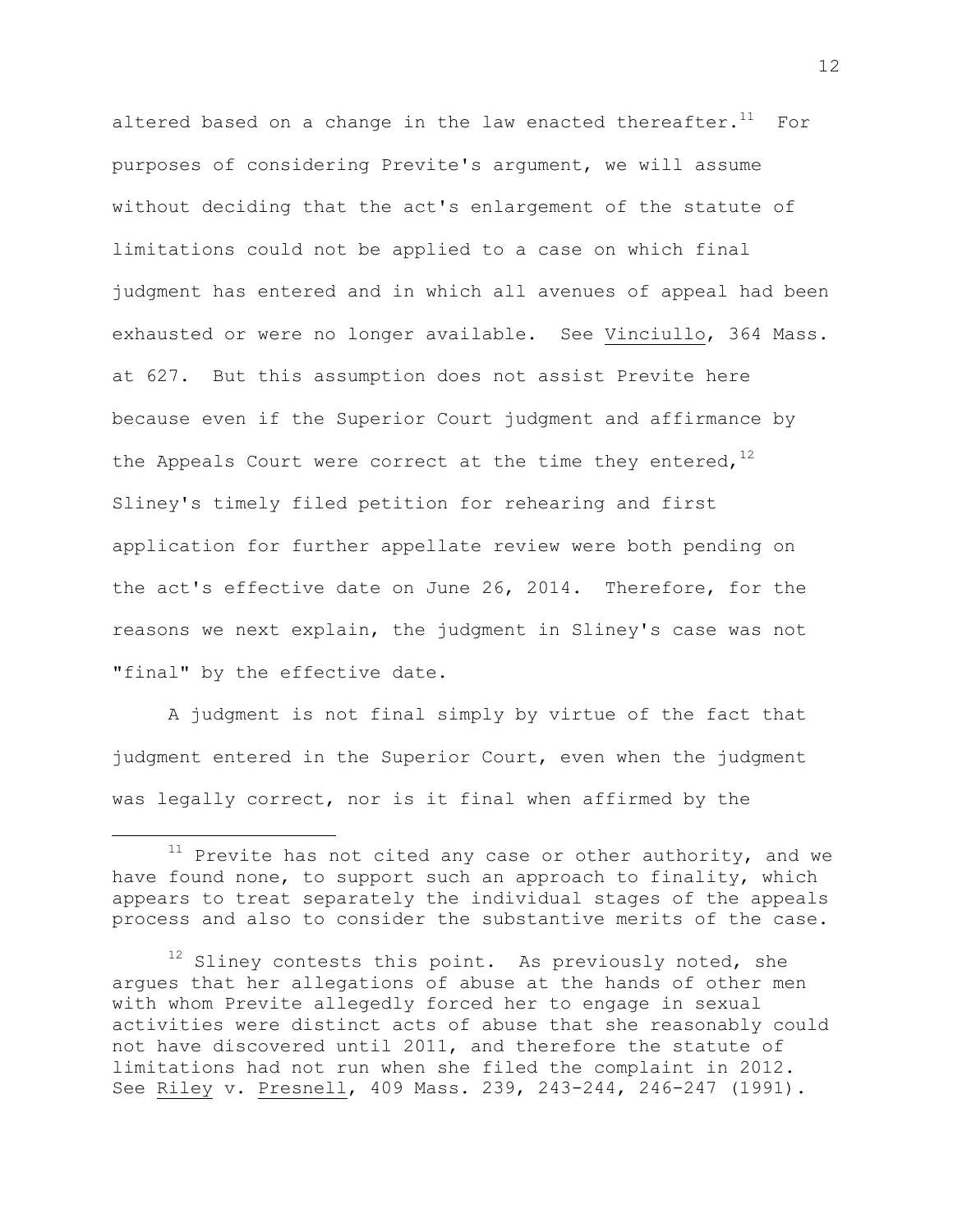Appeals Court. Rather, a judgment becomes final and the case is closed only when all appeals are resolved or the time for appeal has expired. See Reporters' Notes to Rule 54 (a) (1973), Mass. Ann. Laws Court Rules, Rules of Civil Procedure, at 896 (LexisNexis 2012) ("Under the [r]ules [of civil procedure], 'judgment' is merely the final adjudicating act of the trial court, and starts the timetable for appellate review").<sup>13</sup> See also Foxworth v. St. Amand, 457 Mass. 200, 206 (2010) (end of appellate process is issuance of rescript to trial court, which does not occur while petition for rehearing or application for further review is pending); Verizon New England Inc. v. Board of Assessors of Newton, 81 Mass. App. Ct. 457, 461-462 & n.9 (2012). Cf. Hanover Ins. Co. v. United States, 880 F.2d 1503, 1509 (1st Cir. 1989), cert. denied, 493 U.S. 1023 (1990) (Federal Tax Court decision is final when time for filing petition for rehearing after denial of petition for writ of certiorari has passed). $^{14}$  Section 8 of the act states that the

÷.

<sup>14</sup> Cf. Caspari v. Bohlen, 510 U.S. 383, 390 (1994) (in context of Federal habeas corpus review, State conviction and "sentence become final for purposes of retroactivity analysis

 $13$  Other rules of procedure reinforce this point. See Mass. R. Civ. P. 62 (a), as amended, 423 Mass. 1409 (1996) ("Except as stated herein, no execution shall issue upon a judgment nor shall proceedings be taken for its enforcement until the time for appeal from the judgment has expired"); Mass. R. Civ. P. 62 (d), 365 Mass. 829 (1974) ("Except as otherwise provided in these rules, the taking of an appeal from a judgment shall stay execution upon the judgment during the pendency of the appeal").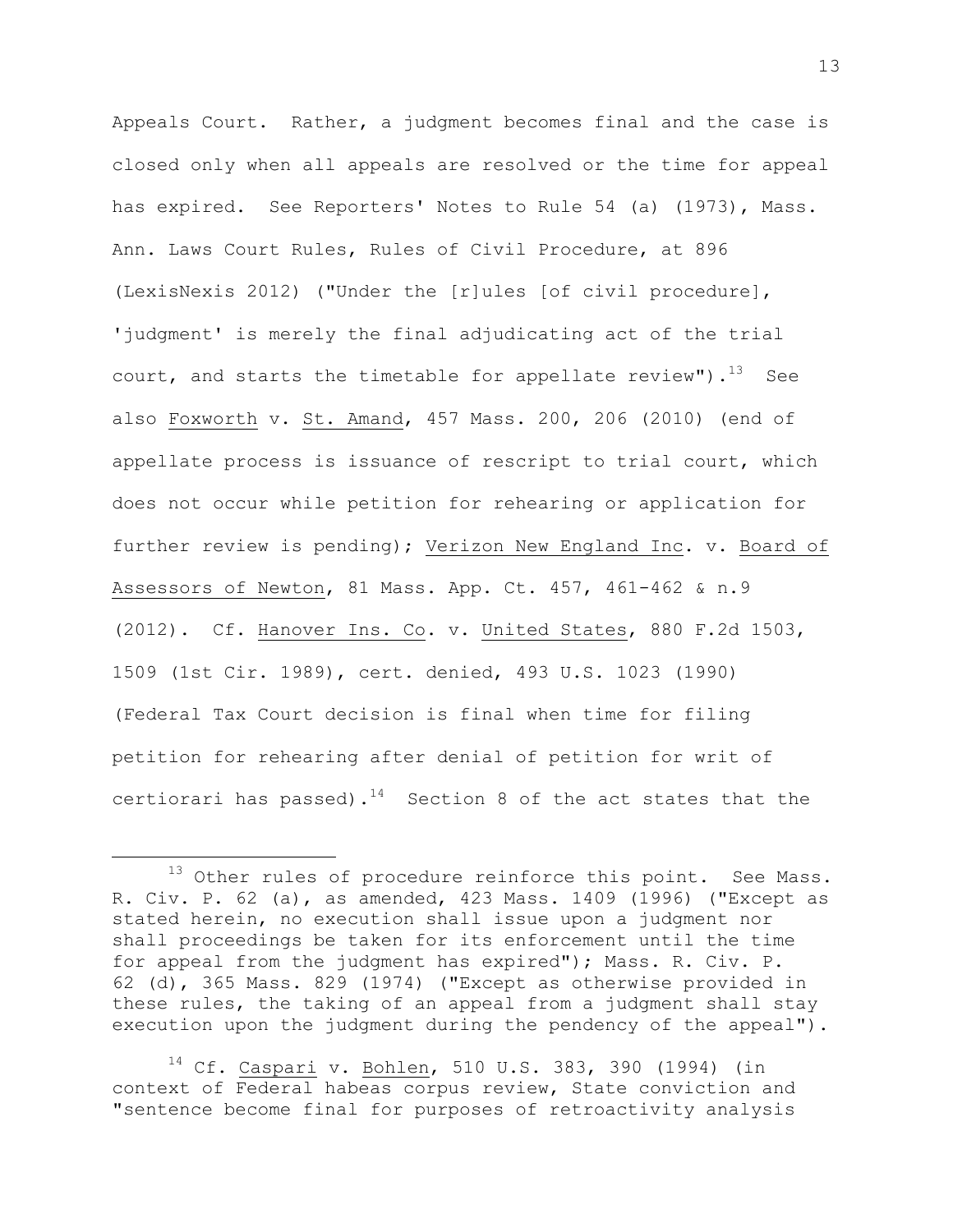extended statute of limitations applies to any action or claim regardless of when it was filed, signifying at the very least that the act applies to any action that was pending at the time of enactment. Given the posture of this case before the Appeals Court and this court on the effective date of the act, Sliney's case was still pending. The act's retroactive enlargement of the statute of limitations applicable to claims brought under § 4C applies to this case.

2. Constitutionality of the act's retroactivity provision. Previte claims that if the act's revised limitations period does apply to Sliney's action, the act is unconstitutional as applied to him. In particular, he argues that (1) the act interferes with his substantive, "vested" right in the Superior Court judgment dismissing Sliney's action on statute of limitation grounds; (2) the act violates his rights to procedural due process because the passage of time since 1991, when the statute of limitations originally ran in this case, will make it virtually impossible for him to defend himself against Sliney's claims; and (3) the act, by reaching back in time as far as it

when the availability of direct appeal to the [S]tate courts has been exhausted and the time for filing a petition for a writ of certiorari has elapsed or a timely filed petition has been finally denied"); Clay v. United States, 537 U.S. 522, 527 (2003) (in postconviction context, "finality has a longrecognized, clear meaning: Finality attaches when this Court affirms a conviction on the merits on direct review or denies a petition for a writ of certiorari, or when the time for filing a certiorari petition expires").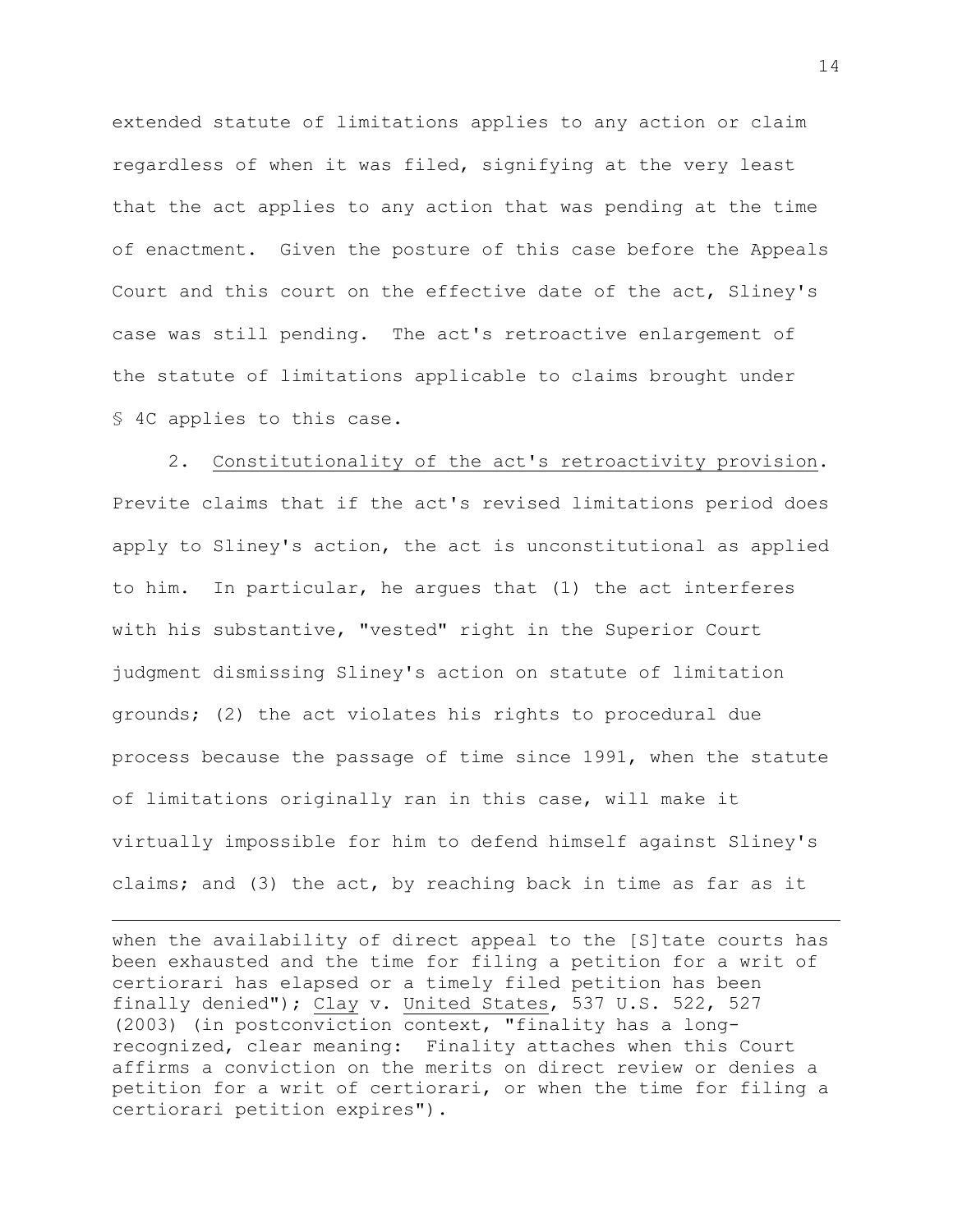does (a minimum of thirty-five years), fails the required test of reasonableness -- a test that asks "whether it is equitable to apply the retroactive statute" in a particular case. See American Mfrs. Mut. Ins. Co. v. Commissioner of Ins., 374 Mass. 181, 191 (1978). Accord Doe, Sex Offender Registry Bd. No. 8725 v. Sex Offender Registry Bd., 450 Mass. 780, 788 (2008) (Doe No. 8725).

"We must apply every rational presumption in favor of the [act's] constitutionality," Anderson v. BNY Mellon, N.A., 463 Mass. 299, 308 (2012), and Previte, in challenging it, "bears a heavy burden" of showing otherwise. St. Germaine v. Pendergast, 416 Mass. 698, 703 (1993). See Keene Corp., 406 Mass. at 305 (challenge to constitutionality of statute expanding limitations period governing certain asbestos-related claims; "[t]he sole issue is whether the statute falls within the legislative power to enact, not whether it comports with a court's idea of wise or efficient legislation"). Because Previte's first two constitutional arguments may appropriately be considered as part of our evaluation of Previte's third claim, we turn to that third claim.

In evaluating the reasonableness of applying a statute retroactively, there are three principal factors that we examine: the public interest that motivated the Legislature to enact the statute, the nature of the rights affected by the

15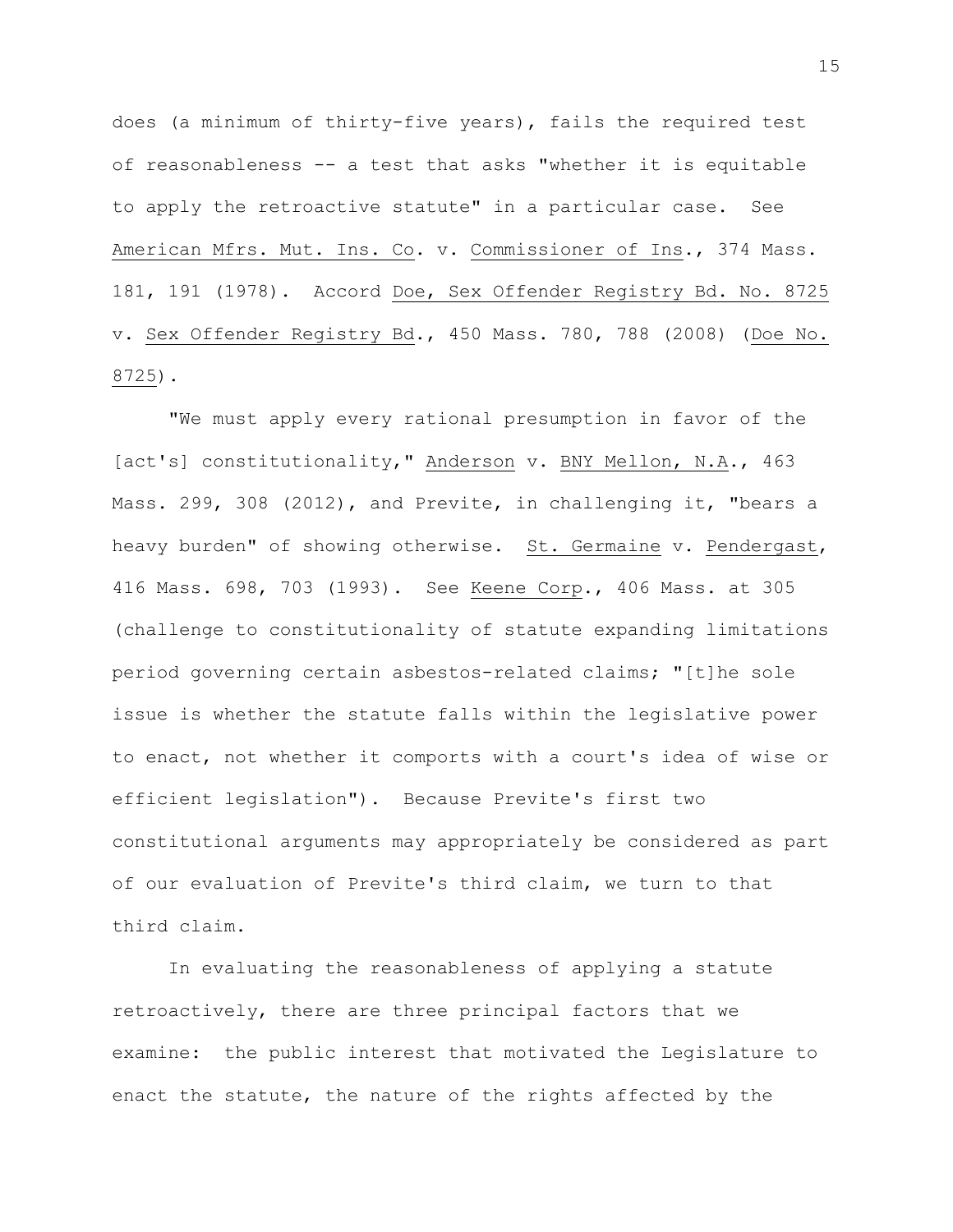retroactivity, and the scope of the impact of the statute on those rights. See Anderson v. BNY Mellon, N.A., 463 Mass. at 308.

The purpose of the act, as reflected in its preamble, and reinforced by legislative history,  $15$  is to preserve public safety and protect children who have been abused by enabling them to seek a remedy for severe injuries that they did not appreciate for long periods of time due to the abuse.<sup>16</sup> See Riley v. Presnell, 409 Mass. 239, 246-247 (1991). Cf. Commonwealth v. Dockham, 405 Mass. 618, 628-630 (1989) (permitting expert testimony to explain that delayed or gradual disclosure are commonly recognized clinical phenomena related to child sexual abuse). This is unquestionably an important public purpose; there is a strong interest and a "well-established community consensus in favor of protecting children from abuse." Roe No. 1 v. Children's Hosp. Med. Ctr., 469 Mass. 710, 718 (2014). Victims often suffer injuries for decades after the physical

<sup>&</sup>lt;sup>15</sup> See Remarks of Senator William N. Brownsberger, 2014 Senate J. 16. See also 2014 House J. 1520. The act passed both legislative branches unanimously. See St. 2014, c. 145; 2014 House Doc. No. 4126; 2014 Senate Doc. No. 633.

<sup>&</sup>lt;sup>16</sup> The discovery limitations period provides one avenue of achieving this important goal. We need not inquire why the Legislature also extended the statute of limitations to thirtyfive years of the sexual abuse alleged; however, one compelling explanation may be to reduce the litigation over when a victim discovered or reasonably should have discovered the alleged cause of action.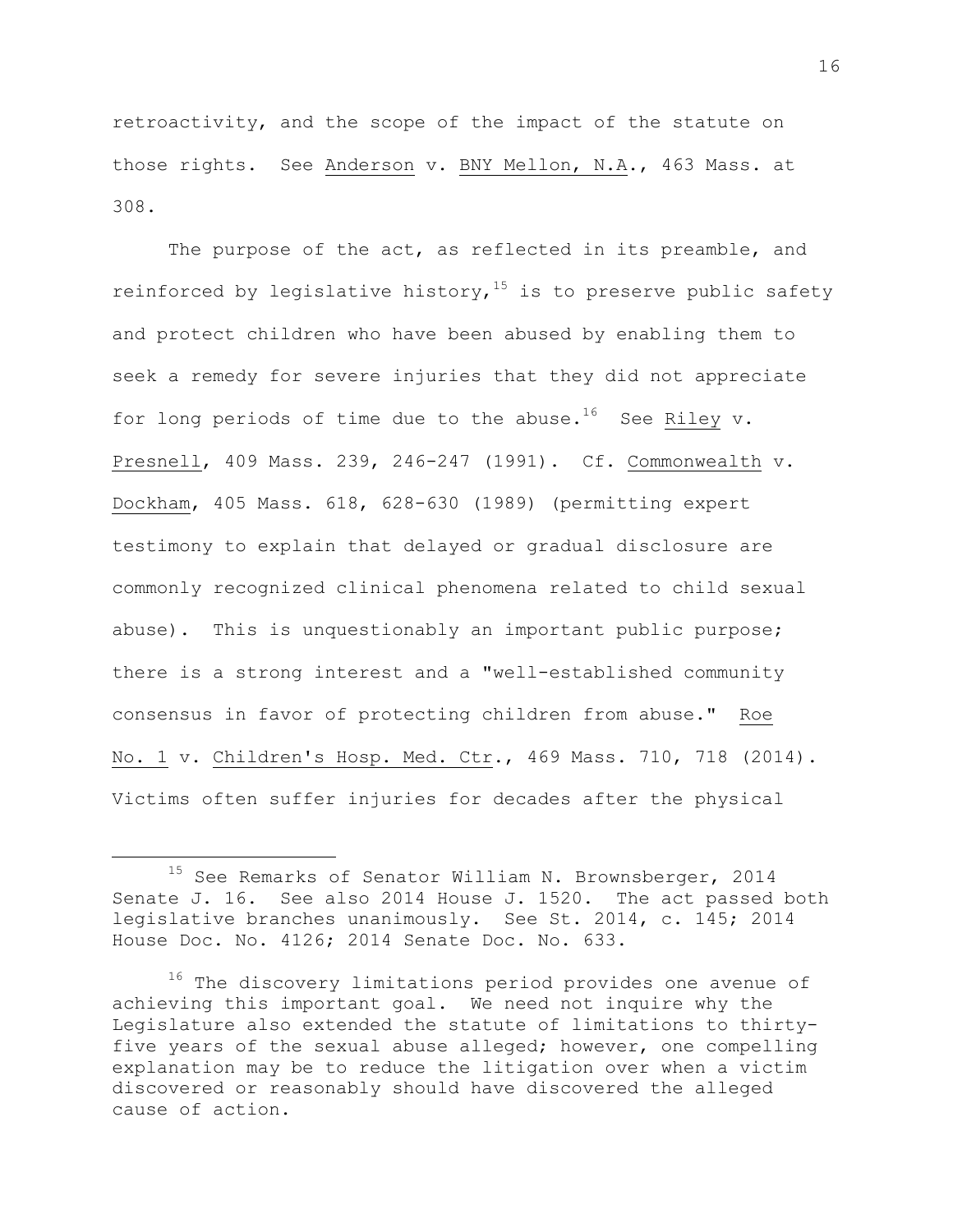acts of abuse occurred, and the extended statute of limitations provides the victim appropriate time to recall past acts and face the traumatic childhood events before he or she must take action. See Doe v. Hartford Roman Catholic Diocesan Corp., 317 Conn. 357, 419-420 (2015) (upholding constitutionality of retroactive application of statutory amendment increasing to thirty years statute of limitations applicable to civil actions for child abuse); Sheehan v. Oblates of St. Francis de Sales, 15 A.3d 1247, 1258-1260 (Del. 2011) (holding constitutional statute abolishing statute of limitations for claims of childhood sexual abuse and creating two-year window for revived claims); Deutsch v. Masonic Homes of Cal., Inc., 164 Cal. App. 4th 748, 752, 759 (Cal. Ct. App. 2008) (statute extending statute of limitations from one to eight years and creating window for revival of otherwise time-barred claims arising out of childhood sexual abuse held constitutional).

We next consider the rights affected by § 8 of the act. Previte asserts that he has a vested property right in having Sliney's action dismissed, and application of the act to him deprives him of this right. We previously have rejected a claim that a defendant has a protected right to avoid legal claims being brought against him by virtue of the running of a statute of limitations. See Keene Corp., 406 Mass. at 312-313 ("the defendants' interest in the limitations defense is procedural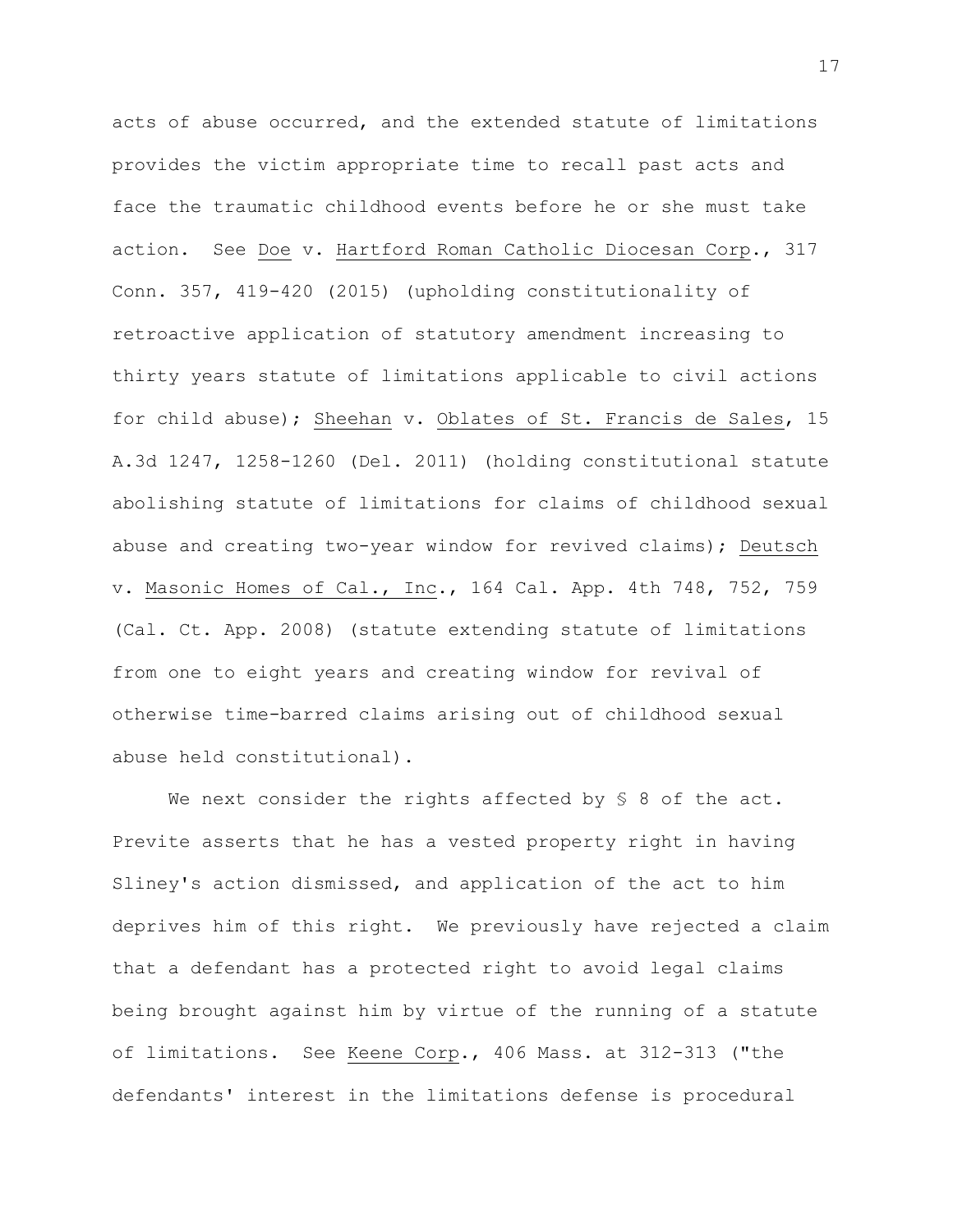rather than substantive.  $\ldots$  . [I]n cases not involving claims to real property, the running of the applicable limitations period bars only the legal remedy, while leaving the underlying cause of action unaffected"). The United States Supreme Court has reached a similar conclusion. See Campbell v. Holt, 115 U.S. 620, 628 (1885) ("We certainly do not understand that a right to defeat a just debt by the statute of limitations is a vested right . . ."). See also Chase Sec. Corp. v. Donaldson, 325 U.S. 304, 316 (1945) ("lifting the bar of a statute of limitation so as to restore a remedy lost through mere lapse of time" is not violation of Fourteenth Amendment unless defendant can show it creates hardship and oppression). Previte further argues he has a vested interest in the Superior Court's correctat-the-time judgment of dismissal. But Previte could not have a vested interest in either the Superior Court's decision or the Appeals Court's affirmance of that decision, because the judgment could still be overturned on rehearing in the Appeals Court or further appellate review. See American Steel Foundries v. Tri-City Cent. Trades Council, 257 U.S. 184, 201 (1921) (plaintiff had no "vested right" in decree entered by District Court while it was subject to review). This court has long recognized that if "the object and operation" of a legislative measure is to "confirm and enforce rights, and to provide adequate and suitable remedies for the violation of them," the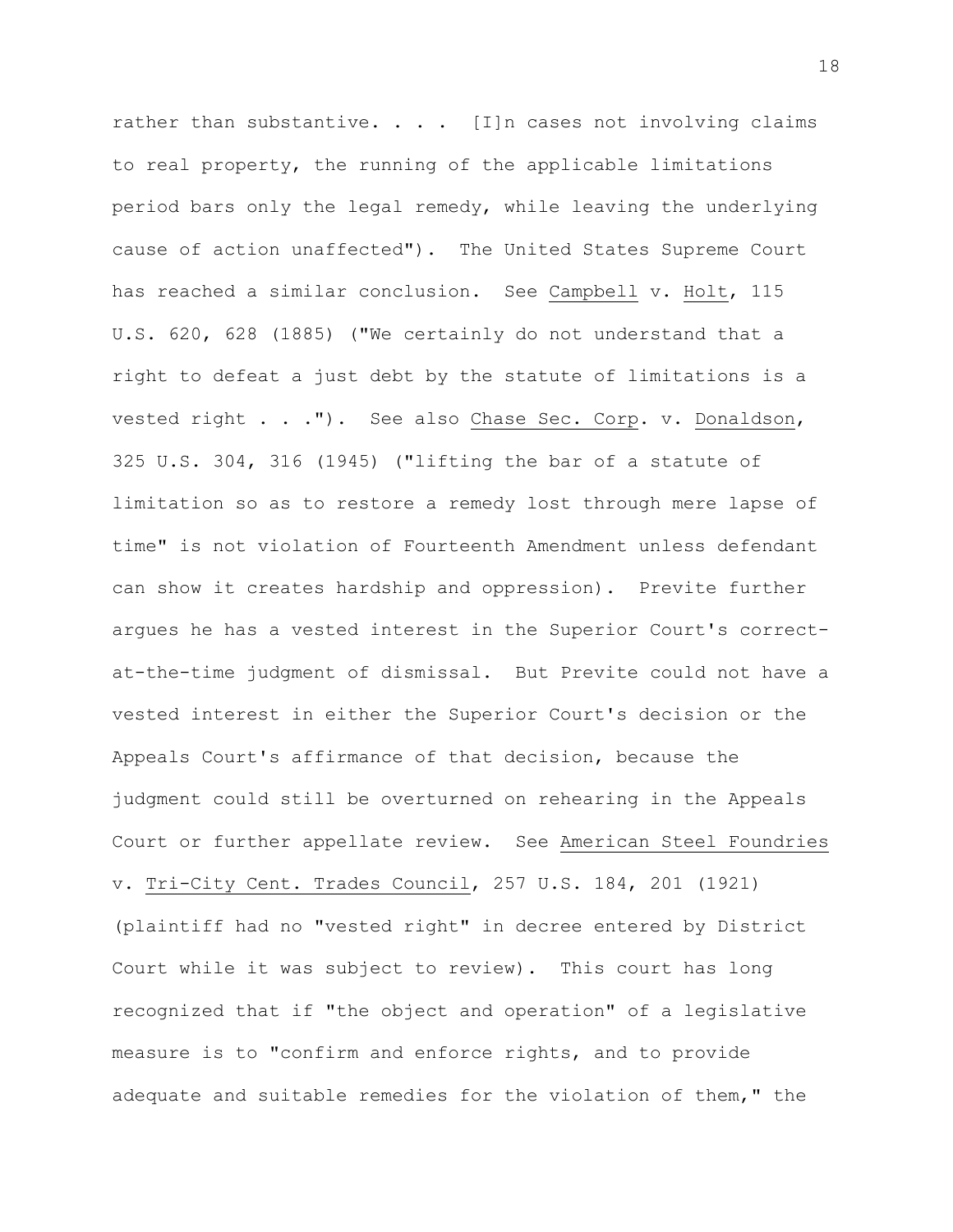retroactive application does not impair any vested right of one against whom such rights are enforced. Foster v. Essex Bank, 16 Mass. 245, 269, 273-274 (1819) (upholding retroactive application of statute requiring all corporations, including those previously organized, to continue in existence for three years beyond time established in organizational charters, for purpose of suing and being sued and settling business obligations).

Previte claims that the act interferes with his procedural due process right to be able to defend himself adequately against a claim of sexual abuse alleged to have occurred long ago. He mentions, for example, the inability to gather evidence and locate witnesses due to the passage of time. We agree that a defendant has a legitimate interest in protecting himself from the obligation to defend against stale claims and the inherent difficulties involved in seeking to do so. See Doe v. Hartford Roman Catholic Diocesan Corp., 317 Conn. at 422. See also Chase Sec. Corp., 325 U.S. at 314 (statutes of limitation are "pragmatic devices to spare the courts from litigation of stale claims, and the citizen from being put to his defense after memories have faded, witnesses have died or disappeared, and evidence has been lost"). However, Previte's interest must be balanced against the public interest that the act seeks to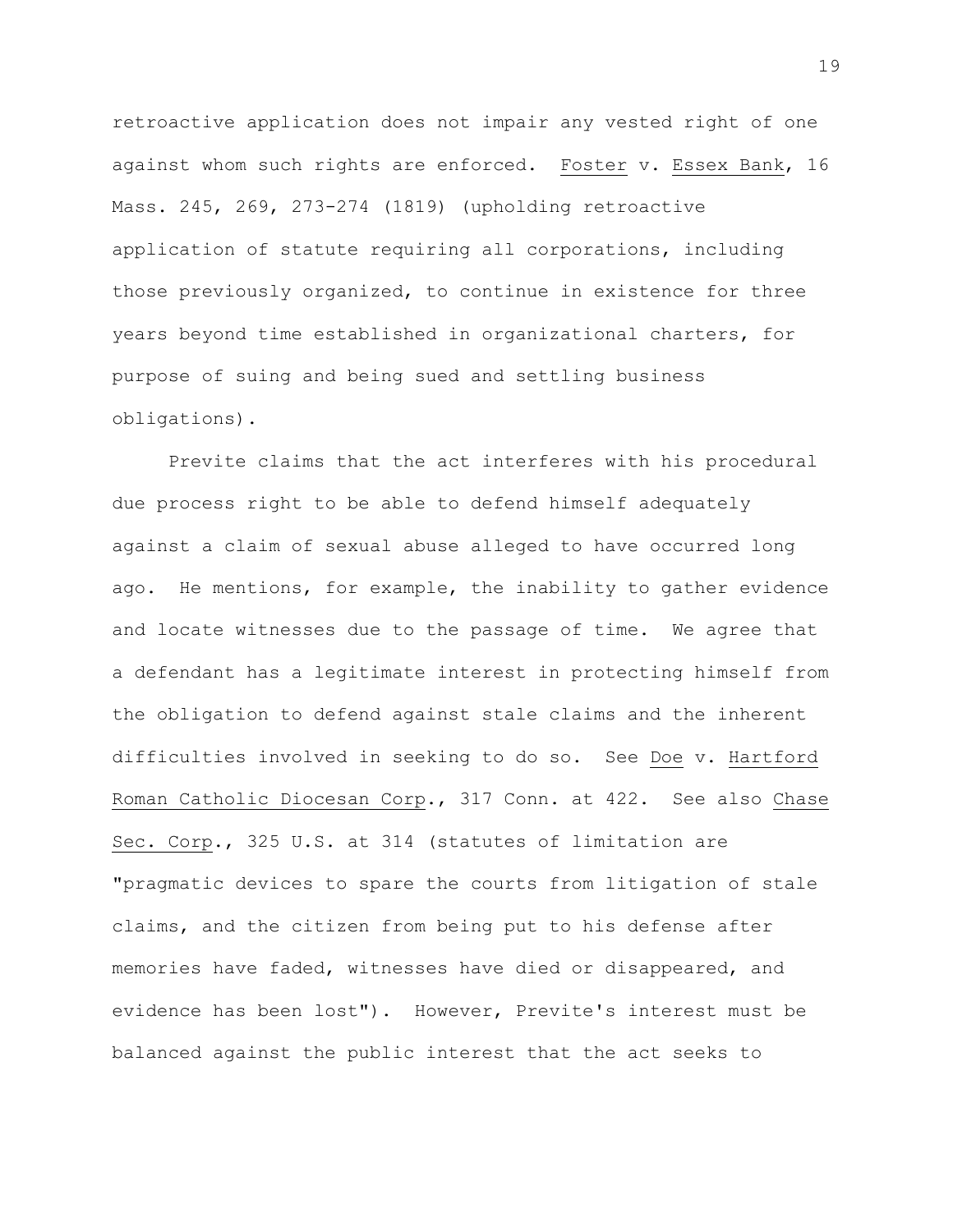protect and advance. We consider this balance in connection with the third factor, to which we now turn.

The third factor is the extent to which the act abrogates or interferes with Previte's settled rights. See Anderson, 463 Mass. at 312. As just discussed, Previte has a legitimate interest in protecting against having to defend against stale claims, but he does not have a significant right to maintain a particular statute of limitations that was earlier in effect. See Keene Corp., 406 Mass. at 313 ("the running of the limitations period . . . does not create a vested right which cannot constitutionally be taken away by subsequent statutory revival of the barred remedy").

That being said, in reviewing Previte's challenge to the retroactive operation of the act, it nonetheless is necessary to return to the essential requirement that a retroactive statute's burden must be "reasonable in scope and extent." Doe No. 8725, 450 Mass. at 792. "Only those statutes which, on a balancing of opposing considerations, are deemed to be unreasonable, are held to be unconstitutional." American Mfrs. Mut. Ins. Co., 374 Mass. at 189-190. Among the factors we weigh in assessing reasonableness are the duration of the burden imposed by the retroactive statute and "whether the scope of the statute is narrowly drawn to treat the problem perceived by the legislature." Doe No. 8725, supra at 793.

20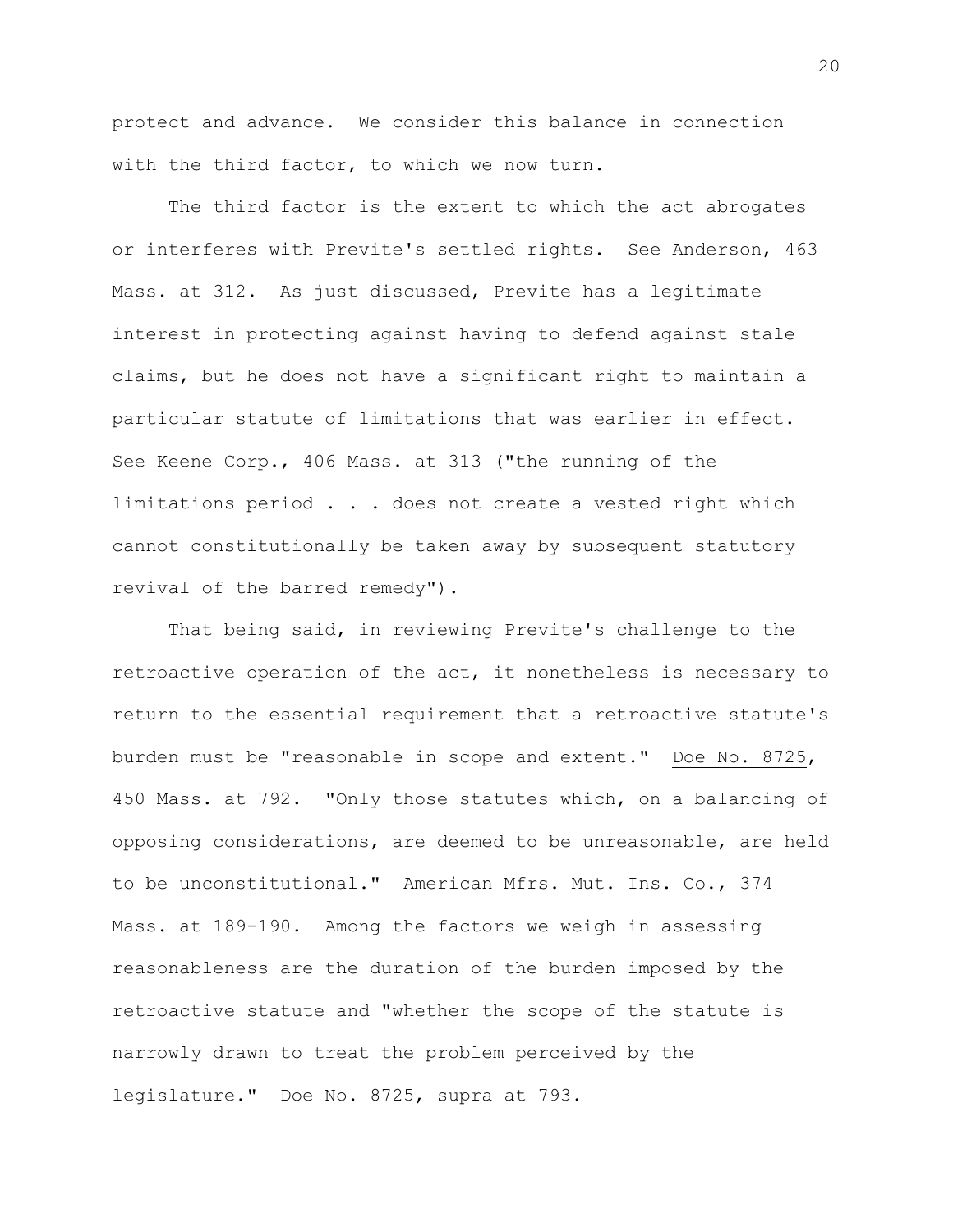Here, there is no question that the limitations period has been very substantially expanded; although the enlargement is not of "infinite duration," see id., thirty-five years is unquestionably a great deal longer than three. $17$  The extensive expansion of the statute of limitations undoubtedly affects a defendant's (and similarly a plaintiff's) ability to present evidence. On the other hand, the extent of the expansion appears to be tied directly to the compelling legislative purpose underlying the act, and in particular, the apparent recognition that in many cases, victims of child abuse are not able to appreciate the extent or the cause of harm they experience as a result of sexual abuse perpetrated on them for many years after the abuse has ended. See Remarks of Senator William N. Brownsberger, 2014 Senate J. 16. Further, the act does not create a new liability; there can be no claim here that acts of sexual abuse committed on a child were permissible during the time that Sliney alleges she was sexually abused by Previte. Cf. Leibovich, 410 Mass. at 578-579 ("The new statute in no way alters the standards for determining what kind of

<sup>&</sup>lt;sup>17</sup> The expansion of the so-called discovery period  $-$  i.e., the period of time following a person's discovery that he or she suffered abuse and in which she must commence the legal action - - from three to seven years -- is also significant, especially because the discovery period could expand the limitations period beyond thirty-five years if the alleged acts of abuse are discovered more than twenty-eight years after they are alleged to have occurred.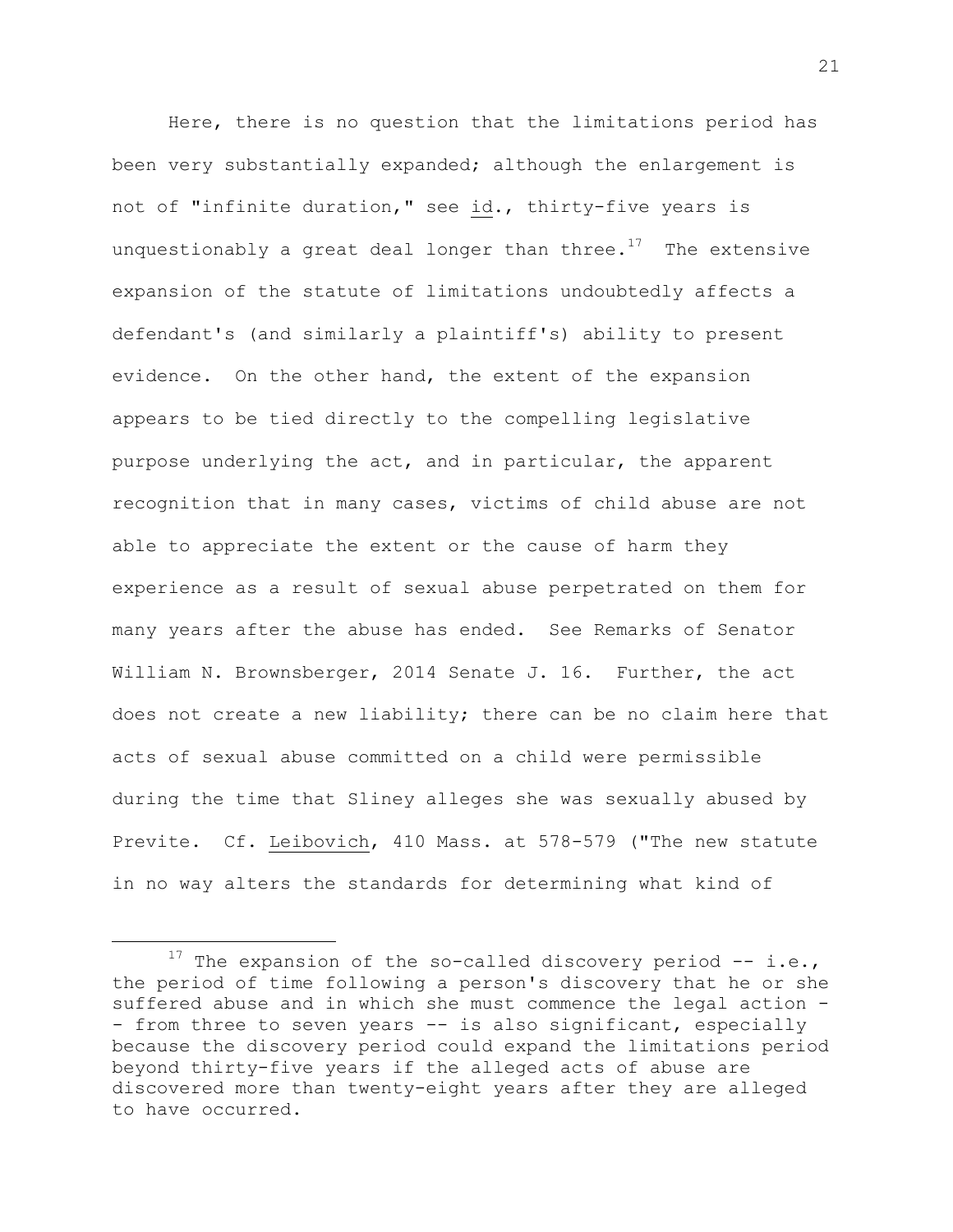behavior constitutes negligence. The defendant always had the obligation to drive in a non-negligent manner, and this obligation was not affected by [new statute creating right in parent to bring claim of loss of consortium of child]"). Contrast Pielech v. Massossoit Greyhound, Inc., 441 Mass. 188, 194 (2004) (where statute previously covered discrimination based on beliefs only of organized religions, amendment permitting discrimination claim based on sincerely held religious beliefs [whether derived from organized religion or not] would not be applied retroactively; under amendment, "the defendant will be held to an obligation that the law did not require of it at the time of the incident"). Nor does the act predetermine the defendant's liability; it only removes a procedural defense. See Keene Corp., 406 Mass. at 313. The balance of interests here supports the validity of the act and its application to Sliney's action in particular.

Finally, Previte argues that § 8 violates the "standing laws" provision of art. 10 of the Massachusetts Declaration of Rights. $^{18}$  Article 10 prohibits "the enactment of special legislation that singl[es] out any [individual] for special

 $18$  The first sentence of art. 10 provides: "Each individual of the society has a right to be protected by it in the enjoyment of his life, liberty and property, according to standing laws." We have interpreted "standing laws" to mean enacted legislation of general application. See Commissioner of Pub. Health v. Bessie M. Burke Memorial Hosp., 366 Mass. 734, 742 (1975).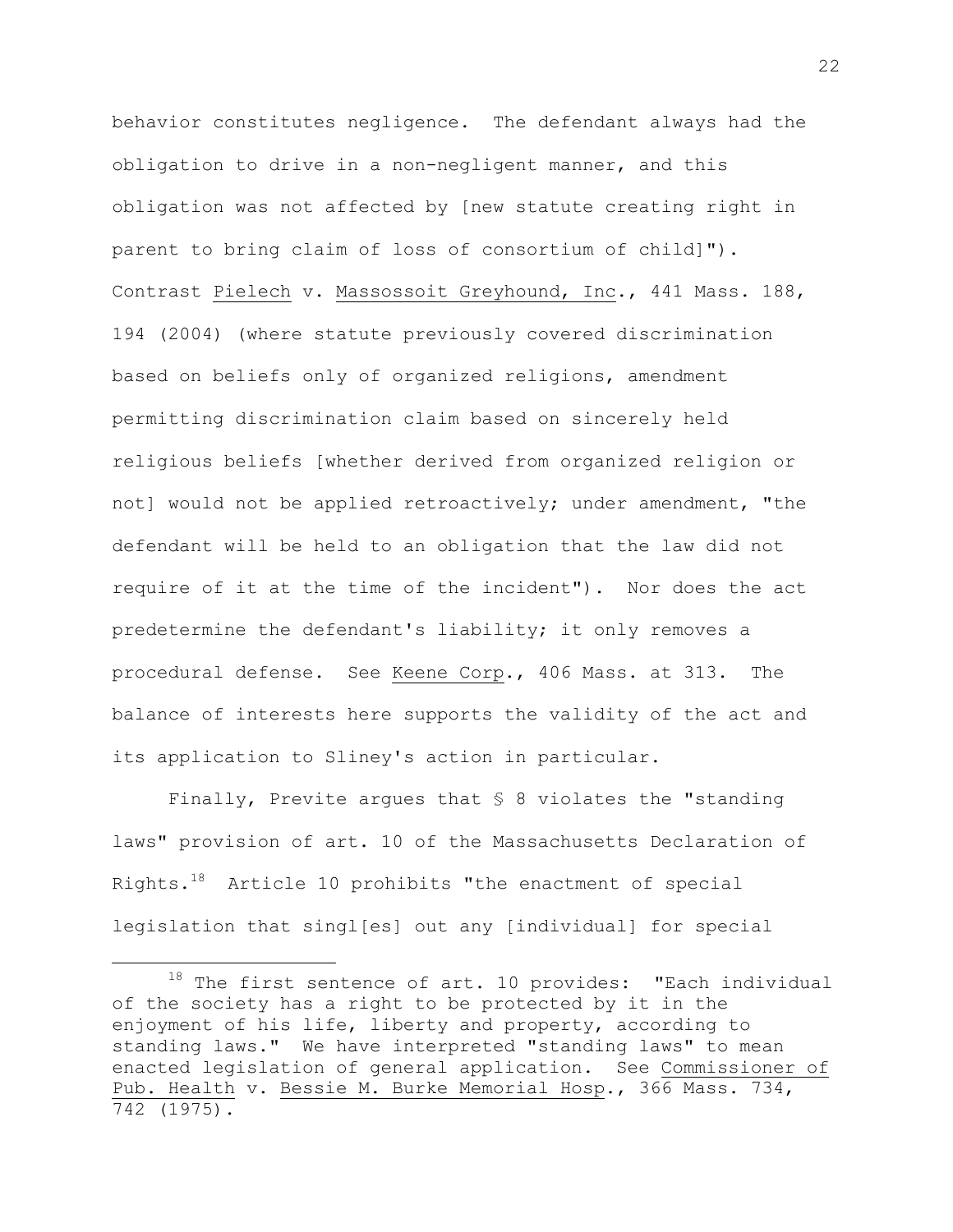privileges or advantages at the expense of the rights of another" (quotation and footnote omitted). Kienzler v. Dalkon Shield Claimants Trust, 426 Mass. 87, 89 (1997). Previte's challenge places a heavy burden on him to rebut the presumption in favor of the constitutionality of a legislative enactment. Id.

Previte has failed to show that the act, and specifically its retroactivity provision in § 8, singles out certain individuals for special advantages and thereby violates art. 10. In Keene Corp., 406 Mass. at 306-311, this court considered a similar argument that the statute in question there, which extended the limitations period for certain asbestos-related claims that could be brought by the Commonwealth and its political subdivisions, violated the standing laws guarantee of art. 10. We concluded that there was no violation. Id. at 311. Even though private parties were excluded from taking advantage of the limitations period expansion the statute provided, the statute still benefited a relatively large group, as compared to other cases challenging statutes that benefited only a single named individual, and in which a violation of art. 10's standing laws provision had been found to exist. See, e.g., Holden v. James, 11 Mass. 396, 401, 403-405 (1814); Paddock v. Brookline, 347 Mass. 230, 231, 236-237 (1964); St. Germaine, 416 Mass. at 703-704. While Previte may be correct that there is no